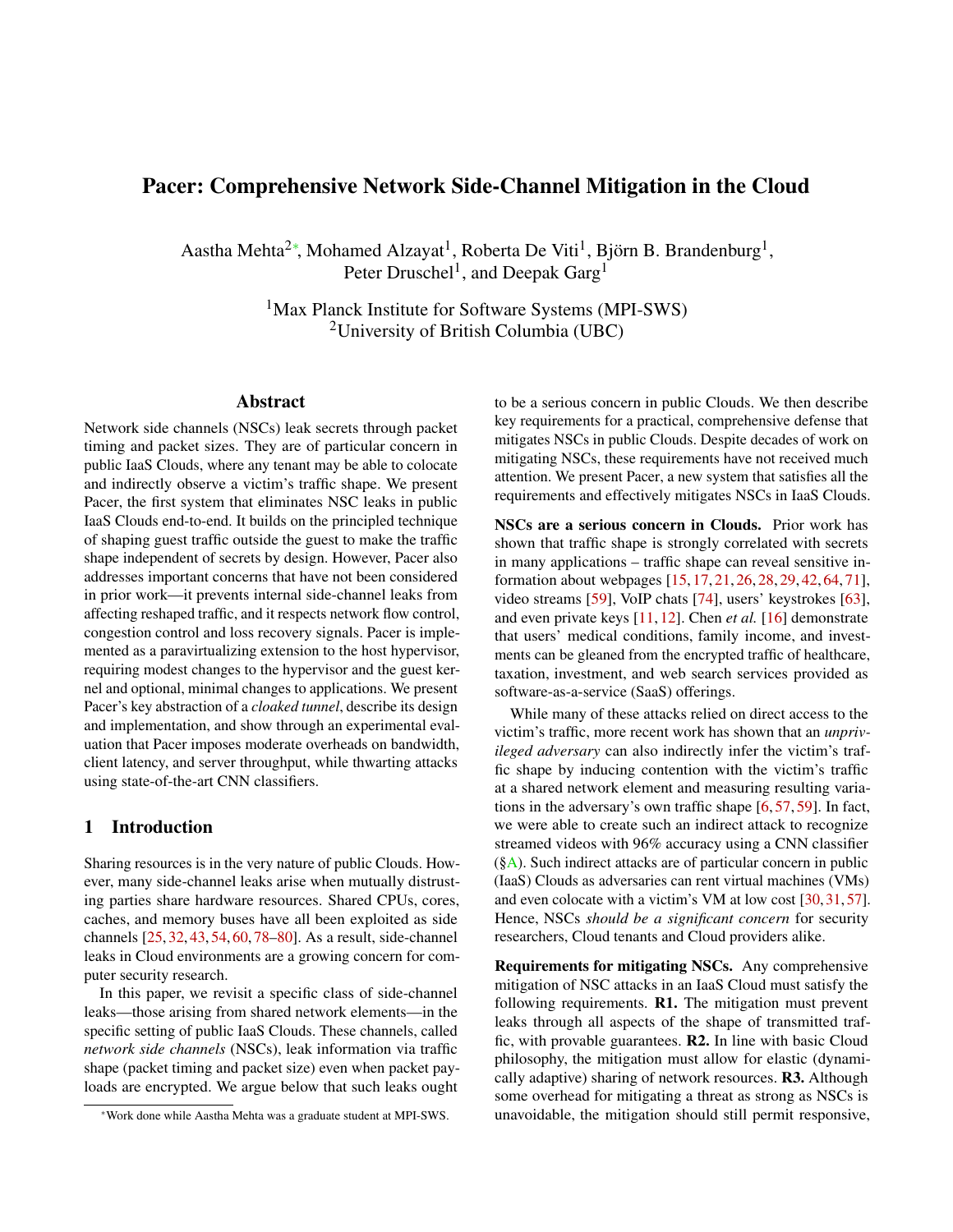client-facing services and not require excessive resources. R4. The mitigation should work with any guest VM and accommodate bursty network traffic, with minimal application changes. In other words, the mitigation should be *general*.

These requirements rule out many NSC mitigation techniques, specifically those that prevent leaks via either packet timing or packet size but not both (violates R1) [\[61,](#page-17-7)[75,](#page-17-8)[77\]](#page-17-9), do not handle bursty traffic (violates R4) [\[21,](#page-15-3) [75\]](#page-17-8), rely on multipath routing [\[20\]](#page-15-10) or adding "best-effort" noise without strong guarantees (violates R1) [\[36,](#page-15-11)[47\]](#page-16-6), hard, static bandwidth reservation for tenants including TDMA (violates R2) [\[69\]](#page-17-10), or application code rewriting (violates R4) [\[47\]](#page-16-6).

A general approach that can meet these requirements is to change the *shape the traffic* in a dedicated system component *outside the application* to make it independent of secrets. The final shape can be learnt by the shaping component adaptively [\[7,](#page-14-4) [46\]](#page-16-7), or the application can provide it to the shaping component [\[13,](#page-14-5) [72\]](#page-17-11). Although this approach has been considered in prior work, the Cloud setting and the public Internet have additional practical requirements that have *not been considered* in prior work: R5. The traffic-shaping logic must take flow control and loss recovery of the network protocol into account (else information may leak via the presence of ACKs in the reverse direction), and it must respect network congestion signals (else it could destabilize the network). R6. The traffic-shaping component must be integrated with Cloud servers—as opposed to routers or middleboxes—to prevent colocated attacker from exploiting contention on servers' network interface (NIC). Consequently, the shaping component must be performance-isolated from secret-carrying Cloud tenants to prevent *internal side-channel leaks within the server* from affecting the reshaped traffic. To the best of our knowledge, no prior work on NSC mitigation satisfies all of R1–R6.

Our contribution: Pacer. The requirements R1–R6 pose significant design and engineering challenges for a secure and practical NSC mitigation solution. To our knowledge, Pacer is the first end-to-end system that mitigates NSCs comprehensively addressing all requirements. Pacer's contribution is twofold: a novel *cloaked tunnel* abstraction that shapes traffic between two guests on different hosts end-to-end, and a realization of this abstraction for IaaS Clouds.

Briefly, a cloaked tunnel shapes application traffic to make it provably independent of secrets at the traffic's origin (R1). This eliminates NSC's by design. The tunnel multiplexes multiple flows at fine granularity (R2). The tunnel works with all IaaS VMs and unmodified applications; to improve efficiency, applications may *optionally* interact with the tunnel to specify which traffic shapes should be used on their flows to improve efficiency (R3); this requires only small changes to applications (R4). (The tunnel is secure as long as applications pick shapes independently of secrets.) Finally, by design, the tunnel is isolated from guest applications (R6) and it takes network congestion, flow control, and loss recovery into account when shaping traffic (R5). The cloaked tunnel described above is a

general abstraction that mitigates NSC leaks in any setting, not just Clouds.

In addition, Pacer implements a *paravirtualized* instance of the cloaked tunnel integrated with IaaS Cloud servers. Pacer relies on a hypervisor component, called HyPace, and a guest kernel module, called GPace, which interacts with HyPace to facilitate congestion management, loss recovery, and flow control during shaping (R5). HyPace and GPace implement a novel *masking* mechanism to ensure timely packet transmission independent of guest delays, thus achieving performance isolation from the guests (R6). Furthermore, HyPace implements a secure *batching* mechanism to amortize the high costs of masking and sustain ~7.6 Gbps line rate (R3). An experimental evaluation of our prototype on two IaaS applications—a medical information site and a video streaming service—shows that Pacer defeats powerful NSCs with moderate overhead.

Organization. We present the threat model, design challenges, and key ideas behind Pacer in [§2.](#page-1-0) We describe the general cloaked tunnel abstraction, define its requirements and properties, and argue its security in [§3.](#page-3-0) We describe Pacer's implementation of a paravirtualized instance of the tunnel in IaaS Cloud servers in [§4.](#page-4-0) We discuss generating efficient transmit schedules for traffic shaping in [§5.](#page-8-0) We present our implementation and empirical evaluation of Pacer's performance overheads and security in [§6.](#page-9-0) We discuss related work in [§7](#page-13-0) and conclude in  $\S 8$ . In the appendix, we describe NSC attacks  $(\S A)$ ; we discuss the security of Pacer's masking mechanism  $(\S B)$ ; and, we describe heuristics for workload clustering  $(\S C)$ . A separate technical report includes an abstract formal model capturing relevant aspects of Pacer's design and proof of its security [\[49\]](#page-16-8).

## <span id="page-1-0"></span>2 Overview

As a running example, we use the scenario of a patient who consults a trusted, Cloud-hosted medical website MedWeb for diagnostic and therapy options, medical procedures, and care providers in their area. The patient wishes to keep their condition from employers, health insurers, and other parties for fear of discrimination. We show how Pacer can ensure the patient's privacy by hiding the content they retrieve from colocated tenants and other network observers, with minimal modifications to MedWeb, and with modest overhead in network bandwidth and response time.

#### <span id="page-1-1"></span>2.1 Threat model

The *victim* in the public IaaS Cloud is a tenant executing arbitrary computations in one or more guest VMs, and serving a set of *trusted clients* that connect to its VMs using IPSec or a VPN (virtual private network) with pre-shared key au-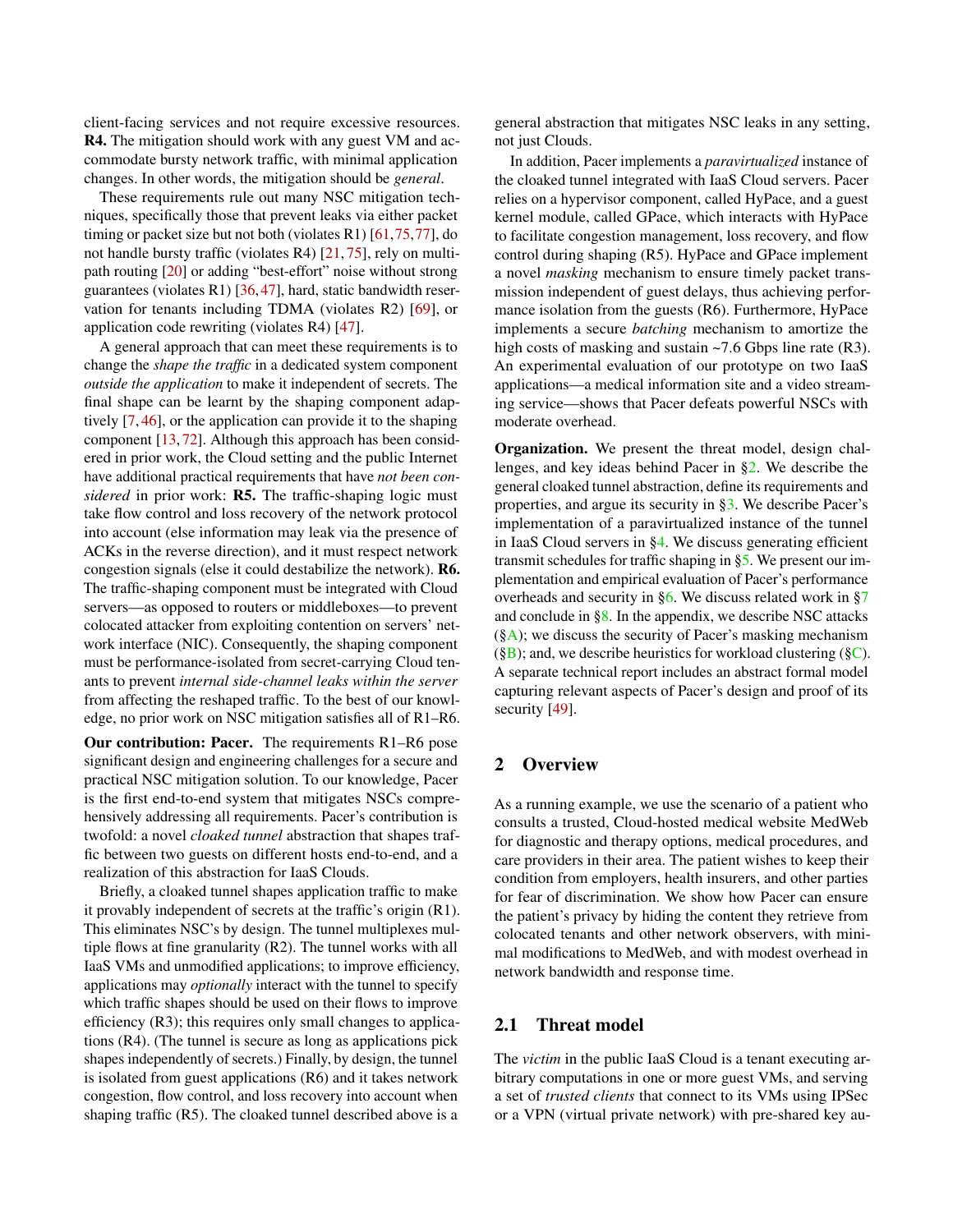<span id="page-2-3"></span>

Figure 1: The adversary can (a) colocate with victim's VM or backend services in the Cloud, (b) control clients of its own VMs, and (c) use cross-traffic between any pair of these to infer the shape of the victim's traffic at shared network links.

thentication<sup>[1](#page-2-0)</sup>. The MedWeb site, for instance, authenticates its registered clients using IPSec-PS $K^2$  $K^2$ . To serve a client request, the victim may invoke other Cloud backend services hosted on separate physical servers. The victim's goal is to protect its secrets; these secrets can be reflected in parameters of client requests (e.g., the name of a requested file), in the victim's internal state (e.g., which request handlers are cache-hot because they were recently accessed), or in the backend traffic.

Pacer's goal includes preventing NSC leaks of the victim's secrets to anyone able to rent other VMs in the Cloud. Prior work has shown that deliberate colocation with a victim VM is feasible [\[30,](#page-15-8) [31,](#page-15-9) [57\]](#page-16-5). Accordingly, we assume a strong adversary that may colocate its VMs with the victim's VM and indirectly infer the shape of the victim's outbound traffic by observing contention with its own cross-traffic. The adversary may use this method to infer the traffic shape of the victim at shared network elements in the common server, rack or datacenter<sup>[3](#page-2-2)</sup>. The adversary has access to all services available to IaaS guests, including the ability to time the transmission and reception of its own network packets with high precision. The adversary controls network clients, which communicate with its VMs via the network. However, the adversary cannot break standard cryptography, break into the victim's VPN, impersonate/compromise the victim's clients, or connect to the instances of backend services used by the victim. While not the primary goal of our work, Pacer's design also protects against powerful adversaries who can directly observe the victim's traffic as well as delay, drop, and inject network packets (e.g., ISPs). Figure [1](#page-2-3) summarizes Pacer's threat model.

Non-goals. Pacer addresses NSCs; we assume that microarchitectural side-channel leaks are mitigated by renting an entire server socket and the associated NUMA domain to the

victim for exclusive use. Alternatively, Pacer can be combined with complementary work to mitigate side-channel leaks through other shared resources [\[10,](#page-14-7) [67\]](#page-17-12). The Cloud platform and provider are trusted.

Our focus is on protecting secrets within the content provided by a server. Hiding the identity of the service re-quested [\[21,](#page-15-3) [28,](#page-15-5) [29\]](#page-15-6), the communication protocol used [\[22,](#page-15-12) [76\]](#page-17-13), or the IP address [\[65\]](#page-17-14) of the client are non-goals. Pacer can be combined with other techniques to address them. In our running example of MedWeb, the patient wishes to hide what specific disease, procedures and care facilities (s)he is interested in, not that (s)he is accessing a medical site and video service—most people do occasionally. Note also that hiding the patient's IP address alone (e.g., using Tor or a VPN) would be insufficient, because aspects of the content retrieved, e.g., the geographic location of care facilities the client retrieves, can reveal the patient's identity.

Prototype assumptions. Pacer's prototype additionally assumes that *clients' request* traffic reveals no secrets through its shape (its length, number of packets, or timing). In particular, the time of requests is assumed to not depend on any secrets or the actual completion times of previous responses. However, Pacer's design can support bidirectional traffic shaping, either by running on the client side the Pacer-enabled hypervisor and kernel, or a kernel with all of Pacer's functionalities.

## 2.2 Key ideas

Pacer avoids NSCs by ensuring the shape of the victim's network traffic is secret-independent. Ensuring secretindependence requires that: (i) The choice of traffic shape must not reveal secrets. For instance, if a constant rate of one 1.5kB packet per millisecond for 10 seconds is chosen to transmit a particular video, then this choice must not be specific to the video. (ii) If the actual packet transmission times deviate from the chosen shape, the deviations must not reflect application secrets. In our example, if the actual transmission time of a packet deviates slightly from its expected time, then this deviation must not reflect the CPU and memory consumption of the concurrent video processing in a way that may identify the video.

Secret-independent traffic shapes. A strawman secure shaping strategy is to continuously transmit fixed-size packets at fixed intervals independent of the application's actual workload; in the absence of application payload, dummy packets are transmitted. This strategy is highly inefficient when the application workload is bursty. Pacer instead allows the shape to vary as long as the variations do not depend on secrets. Specifically, if a guest can partition its workload into classes based on public information, Pacer permits the use of a different, efficient traffic shape in each class. Returning to our example, suppose MedWeb streams videos about medical procedures in different resolutions. Then, the shape used to stream a video can vary by resolution, which only reveals

<span id="page-2-0"></span><sup>&</sup>lt;sup>1</sup>Guests may require a second level of authentication to separate clients' privileges, but this is not relevant for Pacer's security.

<span id="page-2-1"></span> $2$ Pacer requires IPSec-PSK because the timing of the tenant's response to an unauthenticated client's connection attempt may be affected by tenant's concurrent processing of other clients' secrets, thus revealing these secrets.

<span id="page-2-2"></span><sup>&</sup>lt;sup>3</sup>Prior work has shown that traffic shape can be inferred through such methods by an adversary colocated on the same physical machine as well as an adversary contending on a downstream network link [\[59\]](#page-16-4). Thus, renting dedicated physical machines is insufficient to mitigate NSCs.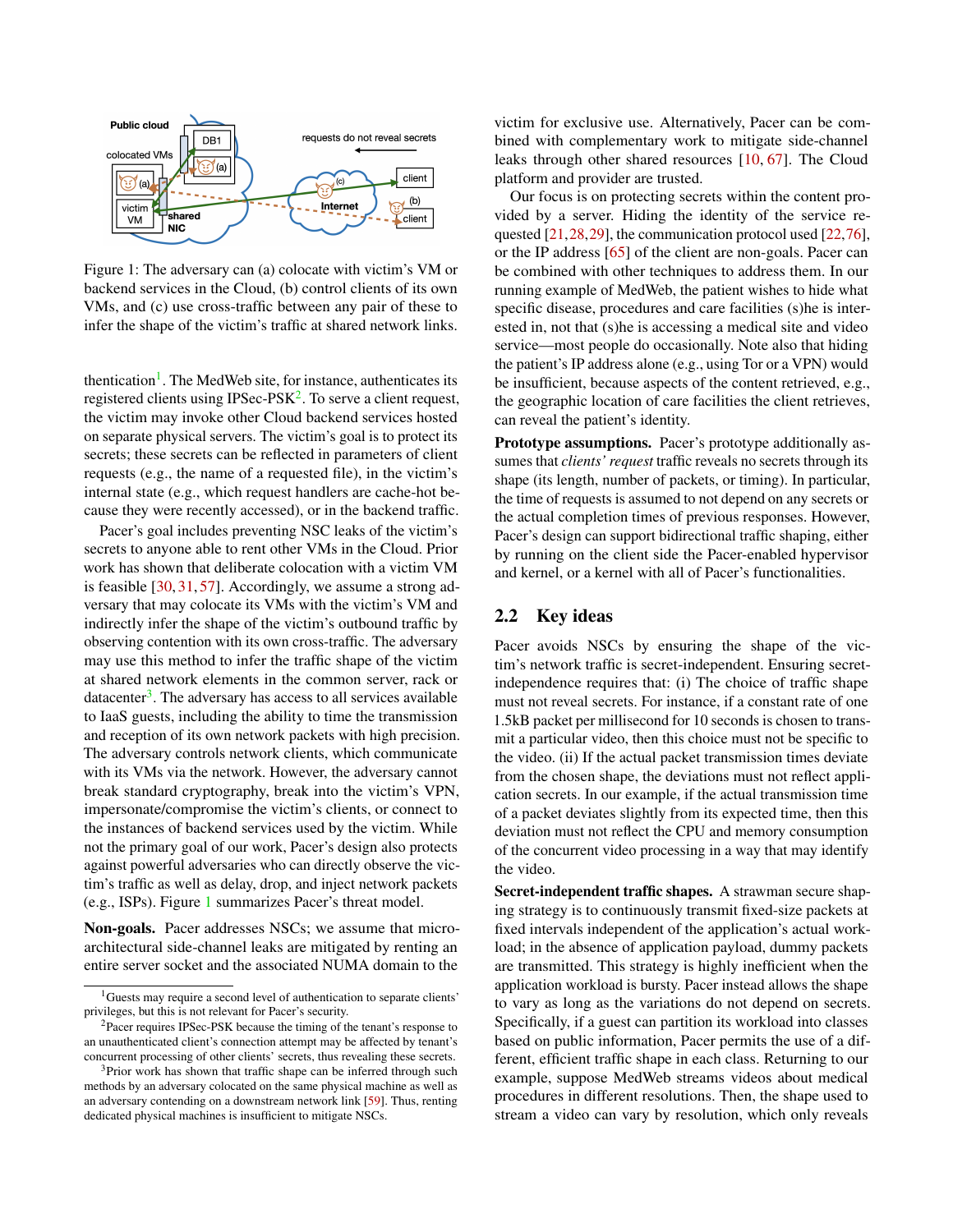the patient's available bandwidth but not the specific medical procedure being watched.

Gray-box profiling. Secret-independent traffic shaping requires understanding how a guest's secrets affect its network traffic. Black-box profiling of guests cannot reliably discover all dependencies and therefore is not secure. Program analysis, which could discover all dependencies in principle, does not scale well. Pacer instead relies on gray-box profiling, which requires no knowledge of a guest's internals beyond an optional *traffic indicator* provided by the guest. This indicator partitions the guest's possible network interactions independent of secrets, and can be used to profile the guest's network interactions and generate a transmit schedule for each partition  $(\S5)$ .

Paravirtualized cloaked tunnel support. To enforce traffic shapes, Pacer provides paravirtualized hypervisor support that enables guests to implement a *cloaked network tunnel*, while adding only a modest amount of code to the hypervisor. A *performance-isolated* shaping component in the hypervisor, called HyPace, initiates transmissions based on a schedule. A guest kernel module, GPace, shares state with HyPace for schedule installation and adaptation based on network congestion, loss recovery, and flow control. HyPace's and GPace's execution can experience interference from the guest due to side channels, so Pacer uses a novel idea—it *masks* any execution delays in HyPace and GPace that could influence actual packet transmission times (R6).

## <span id="page-3-0"></span>3 Cloaked tunnel

In this section, we describe an idealized realization of the *cloaked tunnel* abstraction and its security properties, independent of a specific application setting, implementation, or placement of tunnel entry and exits.

We begin with a discussion of three high-level properties required in a practical, secure cloaked tunnel. These properties mirror the requirements R1, R5, and R6 from [§1.](#page-0-0) P1. *Secretindependent traffic shape:* Requires that transmissions follow a schedule that does not depend on secrets (R1), and that actual transmissions within a schedule are not delayed by potentially secret-dependent computations (R6). P2. *Unobservable payload traffic:* The traffic shape must not reveal, directly or indirectly, an application's actual time and rate of payload generation and consumption. This implies that flow control must not affect the traffic shape (R5); that padded content must elicit the same response (e.g., ACKs) from receivers as payload data; and that packet encryption must encompass the padding. This in turn requires that padding be added at or above the transport layer, while encryption be done below the transport layer. P3. *Congestion control:* The tunnel must react to network congestion (R5). Congestion control is needed for network stability and fairness, but does not reveal secrets since it reacts to network conditions, which themselves depend only

<span id="page-3-1"></span>

Figure 2: Cloaked tunnel (one endpoint)

on shaped and third-party traffic.

#### <span id="page-3-3"></span>3.1 Idealized tunnel design

Figure [2](#page-3-1) shows the cloaked tunnel's architecture. The tunnel protocol stack runs on both tunnel endpoints. (Only one of two symmetric endpoints is shown in the figure.) The stack consists of a *shaping* layer on top of a modified transport layer (e.g., TCP) on top of the encryption layer, e.g. IPSec. These layers rest on conventional IP and link layers. Each tunnel is associated with a flow identified by a 5-tuple of source and destination IP addresses and ports, and the transport protocol.[4](#page-3-2)

The shaping layer initiates transmissions according to a schedule and pads packets to a uniform size. It interacts with applications via a set of shared, lock-free queues. The layer takes application data from a per-flow outbound queue and transmits it in the tunnel. It places incoming data from the tunnel into a per-flow inbound queue. Finally, it receives traffic indicators and per-flow cryptographic keys (to be used by the encryption layer) via per-application command queues.

Overall, the shaping layer shapes each flow separately, and then multiplexes the shaped traffic of all flows onto the same physical links at the granularity of packets (R2 of [§1\)](#page-0-0).

A user-level gray-box profiler, ProfPace, analyzes timestamps and traffic indicators collected by the tunnel, and generates and stores transmit schedules in a *schedule database* ([§5\)](#page-8-0).

Assumptions. The tunnel design presented here relies on some idealized assumptions, which are relaxed in the practical design of [§4.](#page-4-0) To ensure that packet transmissions are not delayed by secret-dependent contributions (property P1), the design assumes that processing delays in the tunnel network stack are not influenced by secrets, even indirectly. This requires that: (i) the tunnel's layers—especially the shaping, transport, and encryption layers, which operate on cleartext data—execute in *constant time*, *i.e.*, they avoid data-dependent control flow and memory access patterns; and (ii) the execution of the tunnel network stack is *performance-isolated* from the application and any other computation.

Outbound data processing. A timestamp is taken whenever data is queued by the application; these timestamps and the

<span id="page-3-2"></span><sup>&</sup>lt;sup>4</sup>We describe the tunnel in terms of TCP; however, another stack like QUIC [\[37\]](#page-15-13) can also be used.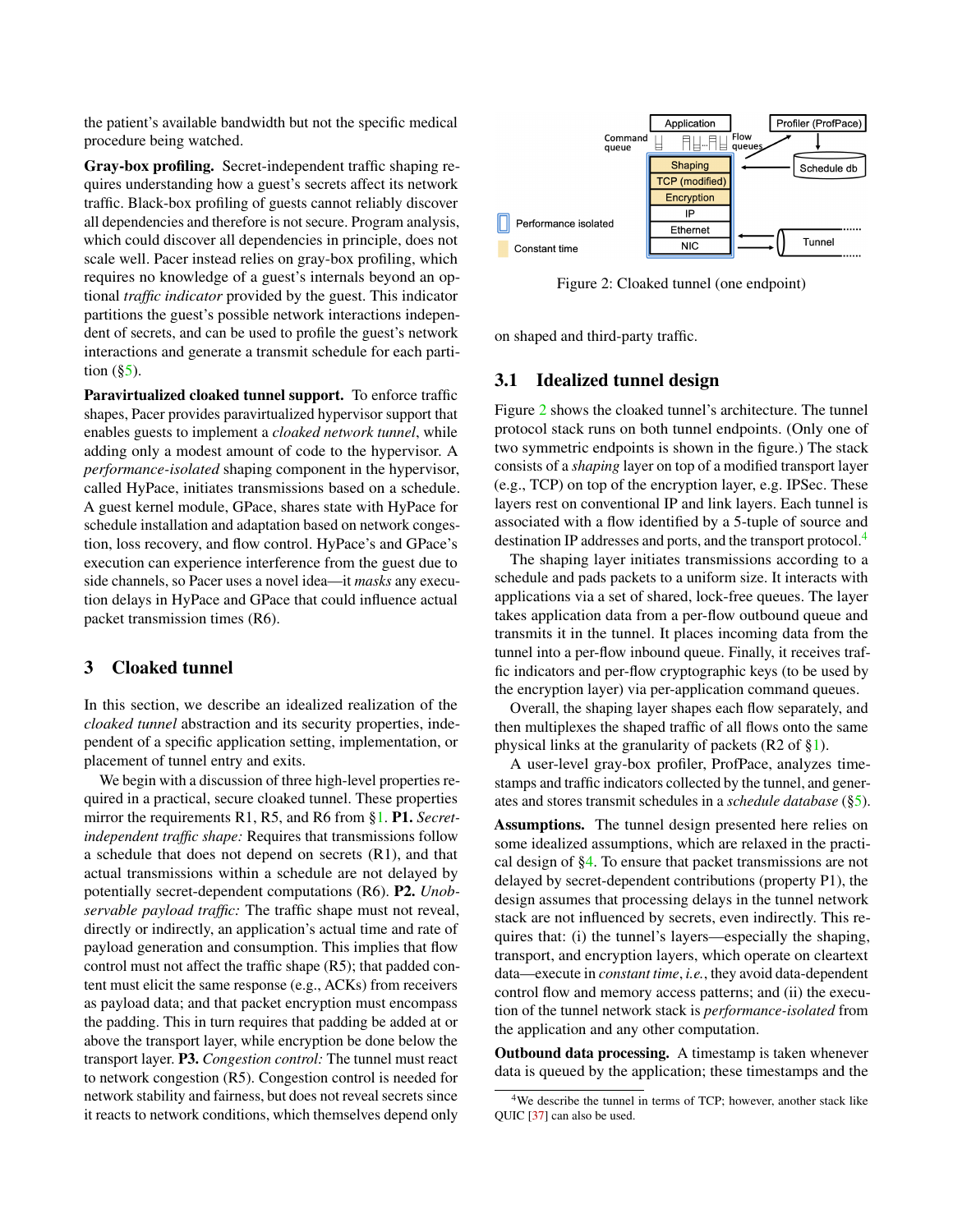recorded traffic indicators are shared with the gray-box profiler. The shaping layer retrieves a chunk of available data from the flow's outbound queue whenever a transmission is due on a flow according to the active schedule (if any) and TCP's congestion window is open (see transport layer below). The layer removes a number of bytes that is the minimum of (i) the available bytes in the queue, (ii) the receiver's flow control window (see transport layer below), and (iii) *M*, the network's maximal transfer unit (MTU) minus the size of all headers in the stack. If fewer than *M* bytes (possibly zero) were retrieved from the queue due to payload unavailability or flow control, the shaping layer pads the chunk to *M* bytes. It adds a header to indicate the amount of padding added.

Transport layer. The transport layer operates as normal, except for two tunnel-related modifications to satisfy R5: (i) When the congestion window closes, the transport layer signals the shaping layer to suspend the flow's transmit schedule until the window reopens. Schedule suspension ensures network stability and TCP-friendliness, and does not leak information because it depends only on network conditions, which are visible to the adversary anyway. (ii) Flow control is modified to make it unobservable to the adversary. The transport layer signals to the shaping layer the size of the flow control window advertised by the receiver. This window controls how much payload data is included in packets generated by the shaping layer (see outbound data processing above). The transport layer transmits packets irrespective of the flow control window and sends dummy packets while the window is closed, which are discarded at the tunnel's other end.

The transport layer passes outbound packets to the encryption layer, which adds a message authentication code (MAC) keyed with the flow's key to a header and encrypts the packet with the flow's key. Finally, encrypted packets are passed to the IP layer, where they are processed as normal down the remaining stack and transmitted by the NIC.

Inbound packet processing. Packets arriving from the tunnel are timestamped; the stamps are shared with the profiler. Packets pass through the layers in reverse order, causing TCP to potentially send ACKs. The encryption layer decrypts and discards packets with an incorrect MAC. The shaping layer strips padding and places the remaining payload bytes (if any) into the inbound queue shared with the application.

Schedule installation. A transmit schedule must be installed on a flow before data can be sent via the tunnel. A schedule is associated with each flow's 5-tuple *f* and a traffic id *sid*, and can be of two types: *default* and *custom*. A default *sid* maps to a default schedule that is installed when the flow is created. This schedule acts as a template, which is instantiated automatically by the shaping layer whenever a packet arrives that indicates the start of a new network exchange (e.g., a GET request on a persistent HTTP connection), identified by the TCP PSH flag. The schedule starts at the arrival time of the packet that causes the schedule's instantiation.

A default schedule active on a flow can be optionally extended by a custom schedule in response to an application's *sid*. For instance, a default schedule that allows a TLS handshake might be extended with one that is appropriate for the response to the first incoming network request. The shaping layer looks up the schedule associated with *sid* in the schedule database and associates it with flow *f* . Every custom schedule has a sufficiently large initial delay to allow the schedule to reach the tunnel endpoint before the first scheduled transmission, despite any queueing delays. Thus, the precise time of schedule extension remains unobservable to the adversary.

## <span id="page-4-1"></span>3.2 Tunnel security

The cloaked tunnel provides the following security property: *The shape of the traffic in the tunnel does not depend on secrets.* This property holds because our design ensures that each of the following is either independent of secrets or unobservable to a network adversary: S1: the chosen transmit schedules, S2: activations, pauses and resumes of transmit schedules, S3: timing of updates to active transmit schedules, S4: deviations from transmit schedules, and S5: transportlayer responses to transmitted packets.

S1 is secret-independent by assumption on how schedules are picked. S2 and S5 depend only on public network events (like congestion signals) by design. S3 cannot be observed by a network adversary due to the delay at the beginning of custom schedules. S4 is secret-independent because the network stack is performance-isolated from the application so there are no side-channel leaks of secrets *into* the network stack, and all processing on cleartext data in the network stack is constant-time so there are no internal secret-dependent delays *within* the network stack.

## <span id="page-4-0"></span>4 Pacer design

We now describe Pacer, a practical cloaked tunnel design in the context of a public IaaS Cloud. We first discuss constraints on the design space in the context of an IaaS Cloud. First, *the tunnel entry must be integrated with the IaaS server*. In an IaaS Cloud, colocated tenants typically share the network link attached to the server and can therefore indirectly observe each others' traffic. Therefore, the tunnel entry must be in the IaaS server to ensure the attached link lies inside the tunnel. Second, *shaping requires padding, which must be done at the transport layer to ensure it is unobservable*. Third, the conceptual tunnel design of [§3](#page-3-0) requires that the *network stack is performance-isolated from secret-dependent computations and layers that deal with cleartext are constant-time*. All guest computation must be assumed to be secret-dependent in an IaaS server, suggesting that shaping should be implemented in the IaaS hypervisor, where it can be executed with dedicated resources and tightly controlled.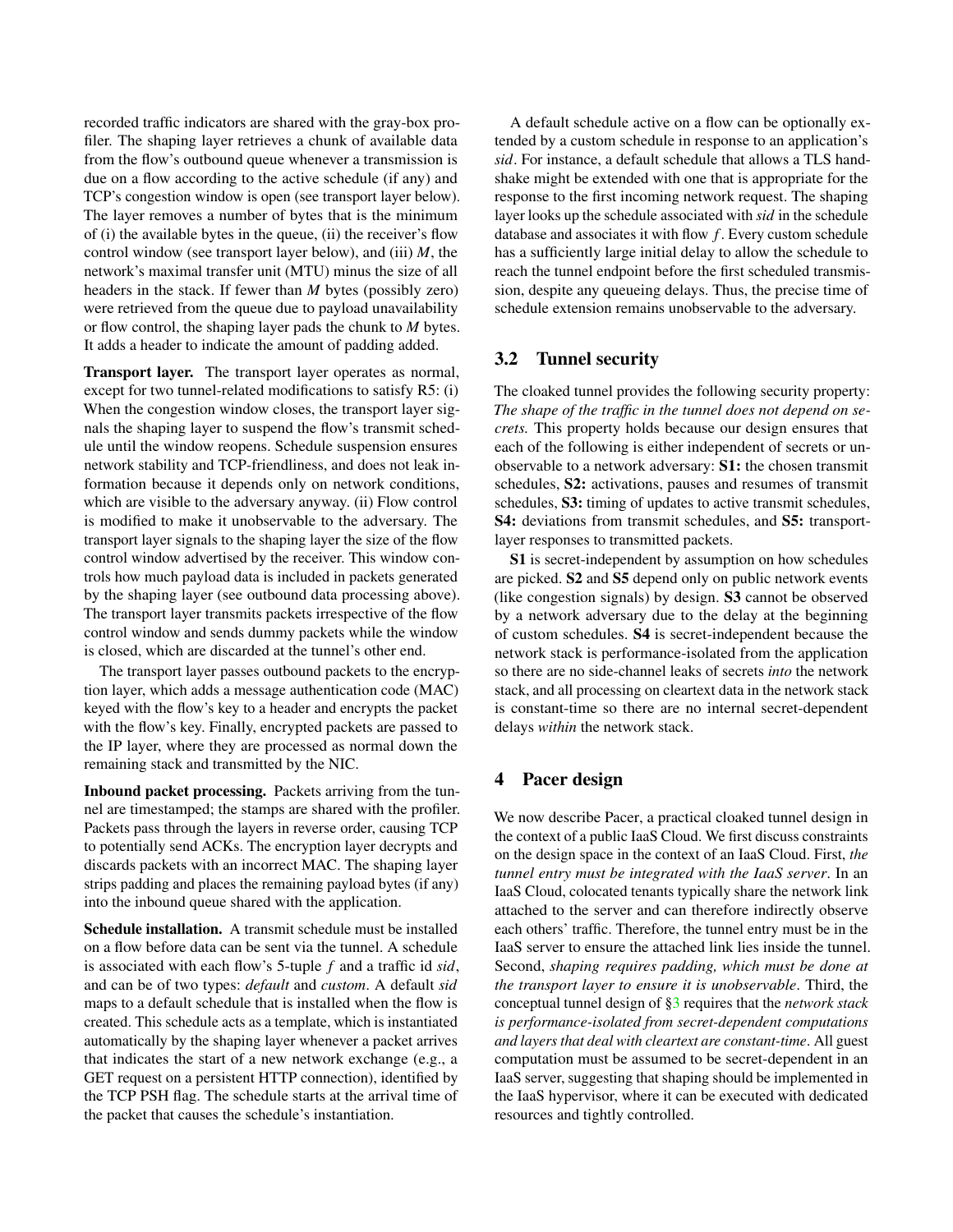<span id="page-5-0"></span>

Figure 3: Pacer architecture and workflow.

One way to meet these requirements is to place the entire network stack in the hypervisor, performance-isolate it from guests, and implement it for constant time execution. However, this approach has many limitations. First, ensuring performance isolation for an entire network stack is technically challenging even in the hypervisor. Second, implementing the tunnel layers to ensure constant time execution is not trivial. Third, it defeats NIC virtualization such as SR-IOV, and requires guests and their network peers to use the network stack provided by the IaaS platform. Lastly, it complicates the hypervisor significantly.

Pacer architecture. Pacer addresses the tension outlined above using a paravirtualization approach. The responsibilities are divided between the hypervisor and the guest OS such that (i) the hypervisor can ensure tunnel security with only weak assumptions about a guest's rate of progress; (ii) the performance-isolated hypervisor component is small; (iii) the guest OS changes are modest. We extend the hypervisor to provide a *small set of functions that allows guests to implement a cloaked tunnel*, while guests retain the flexibility to use custom network stacks on top of a virtualized NIC.

Figure [3](#page-5-0) shows Pacer's architecture and workflow. Unlike the strictly layered tunnel stack from [§3,](#page-3-0) Pacer factors out a small set of functions that inherently require performanceisolation into the lowest layer, implemented in the IaaS hypervisor. The *HyPace* component plugs into Xen and provides these functions. The *GPace* component, a Linux kernel module, plugs into the guest OS and the OS of network clients that interact with the guest. It implements the cloaked tunnel in cooperation with HyPace.

The guest has direct access to a SR-IOV virtual NIC (vNIC) configured by the hypervisor, which it uses to receive but not to transmit packets. When the guest application receives a request, it sends a traffic indicator to GPace, which shares the indicator along with the flow's 5-tuple, TCP sequence number, congestion window, and crypto key in a per-flow datastructure to HyPace. HyPace instantiates a transmit schedule based on the indicator  $(1)$ . When the application forwards response bytes to GPace  $(2)$ , GPace splits the payload into MTU-sized packets with necessary padding, placing them in the per-flow structure, and timestamps the outgoing packets, sharing the flow's traffic profile with ProfPace  $(3)$ . GPace also generates

retransmission packets for both payload and dummy packets. At a scheduled transmit time, HyPace picks a payload packet or generates a dummy packet, encrypts and adds MACs to the packet, and places it in the NIC transmission queue  $(4)$ . HyPace initiates NIC transmission after *masking* potentially secret-dependent delays in its execution  $(5)$ . Additionally, it adapts the schedules in response to network events (e.g., congestion and retransmission) based on GPace's signals  $(6)$ .

By generating dummy packets subject to congestion control and independently from the guest network stack, Pacer requires performance-isolation only for HyPace but not the guest. Overall, Pacer's security properties remain equivalent to those of the conceptual cloaked tunnel design  $(\S3.2)$ , as we discuss in [§4.3.](#page-7-0)

## <span id="page-5-1"></span>4.1 HyPace

Similar to the shaping layer in the conceptual tunnel design, HyPace receives traffic indicators from applications (via GPace), instantiates template schedules in response to incoming packets (signaled by GPace), and initiates transmissions. To ensure tunnel security despite potentially secret-dependent delays in the guest, however, HyPace performs additional functions and there are differences, which we discuss next.

HyPace implements padding, encryption, congestion control, and retransmissions in cooperation with the guest. Hy-Pace pauses a transmit schedule when a flow's congestion window closes and resumes the schedule when it reopens. When a transmission is due on a flow and the congestion window is open, HyPace checks whether the guest has queued a payload packet. If not, it generates a dummy packet with proper padding, transport header, and encryption, using the next available TCP sequence number and the flow key shared with the guest. Next, it initiates the transmission of the payload or dummy packet, reduces the congestion window accordingly, and initiates a retransmission timeout for the packet. Finally, in case of retransmissions (either due to a timeout on expected ACKs or due to receiving duplicate ACKs), HyPace extends the transmit schedule with a slot for every packet retransmitted by GPace. Unlike the generic tunnel, where the shaping occurs above the transport layer, this schedule extension is necessary to enable retransmissions. Note that extending schedules in response to retransmission events is secure because retransmissions occur only when there are packet losses in the network, which are publicly observable.

Interface with guests. HyPace shares a memory region pairwise with each guest. This region contains a data structure for each active flow. The flow structure contains the following information: the connection 5-tuple associated with the flow; a sequence of transmit schedule objects; the current TCP sequence number and the right edge of the congestion window; the flow's encryption key; and, a queue of packets prepared for transmission by the guest. Each transmit schedule object contains the *sid* and a starting timestamp. HyPace and the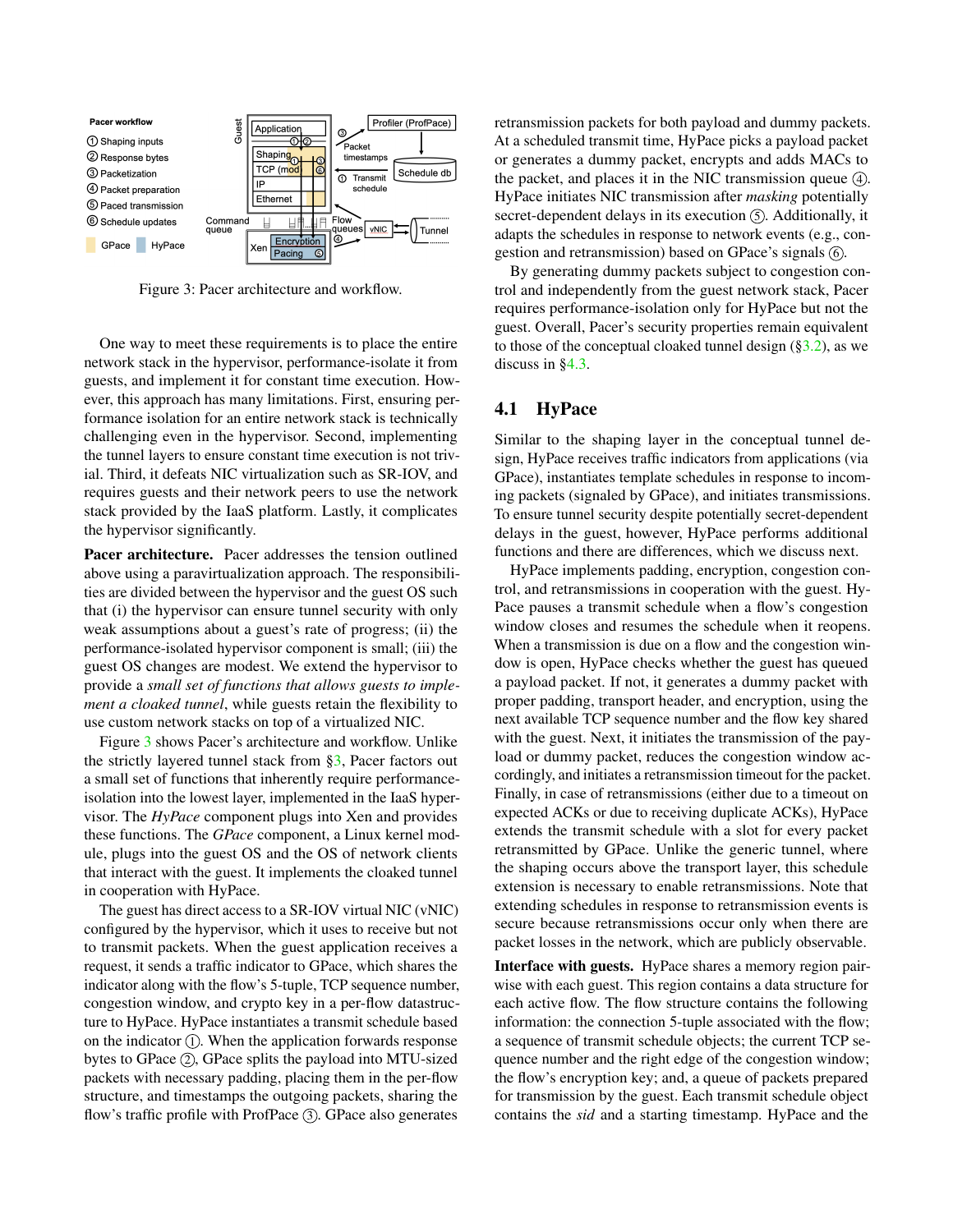guest use lock-free synchronization on data they share.

Packet transmission. HyPace transmits packets according to the active schedule in the packet's flow. From a security standpoint, packets need not be transmitted at the exact scheduled times; however, any deviation between scheduled and actual time must not reveal secrets.

On general-purpose server hardware, it is challenging to initiate packet transmissions such that their timing cannot be influenced by concurrent, secret-dependent computations. Using hardware timers, events can be scheduled with cycle accuracy. However, the activation time and execution time of a software event handler is influenced by a myriad of factors. These may include (i) disabled interrupts at the time of the scheduled event; (ii) the CPU's microarchitectural, cache, and write buffer state at the time of the event; (iii) concurrent bus traffic; (iv) frequency and voltage scaling; and (v) nonmaskable interrupts during the handler execution. Many of these factors are influenced by the state of concurrent executions on the IaaS server and may therefore carry a timing signal about secrets in those executions.

Masking event handler execution time. HyPace masks hardware state-dependent delays to make sure they do not affect the actual time of transmissions. A general approach is as follows. First, we determine empirically the distribution of delays between the scheduled time of a transmission and the time when HyPace's event handler writes to the NIC's *doorbell register*, which initiates the transmission. We measure this distribution under diverse concurrent workloads to get a good estimate of its true maximum and update the estimate whenever a new maximum is observed at any time during a system's execution. We relax this estimate further to account for the possibility that we may not have observed the true maximum and call this resulting delay  $\delta_{xmit}$ . Second, for a transmission scheduled at time *tn*, we schedule a timer event at  $t_n - \delta_{xmit}$ . Third, when the event handler is ready to write to the NIC doorbell register, it spins in a tight loop reading the CPU's clock cycle register until *t<sup>n</sup>* is reached and then performs the write. By spinning until  $t_n$ , HyPace masks the event handler's actual execution time, which could be affected by secrets.

Unfortunately, the measured distribution of event handler delays has a long tail. We observed that the median and maximum delay can differ by three orders of magnitude (tens of nanoseconds to tens of microseconds). This presents a problem: With the simple masking approach, a single core could at most initiate one transmission every δ*xmit* seconds, making it infeasible to achieve the line rate of even a 10Gbps link. Instead, we rely on *batched transmissions*.

Batched transmissions. The solution is based on two insights. (i) Our extensive empirical observations indicate that the instances in the tail of the event handler delay distributions tend to occur very infrequently and never in short succession<sup>[5](#page-6-0)</sup>.

As a result, the maximal delay for transmitting *n* packets in a single event handler activation does not increase much with *n*. Hence, we can amortize the overhead of masking handler delays over *n* packets. (ii) Actual transmission times can be delayed as long as the delay does not depend on secrets. Hence, it is safe to batch transmissions.

We divide time into *epochs*, such that all packet transmissions from an IaaS server scheduled in the same epoch, across all guests and flows, are transmitted at the end of that epoch. An event handler is scheduled once per epoch. It prepares all packets scheduled in the epoch, spins until the batch transmission time, and then initiates the transmission with a single write to the NIC's doorbell register.

Let us consider factors that could delay the actual packet transmission time once the spinning core issues the doorbell write. Reads were executed before the spin, so the state of caches plays no role. The write buffer should be empty after the spin. Interference from concurrent NIC DMA transfers reflects shaped traffic and is therefore secret-independent. Similarly, any delays in the NIC itself due to concurrent outbound or inbound traffic cannot depend on secrets. However, the doorbell write itself could be delayed by traffic on the memory bus, PCIe bus, or bus controller/switch.

Hardware interference and NIC support. The remaining concern are doorbell write delays due to concurrent bus transactions caused by potentially secret-dependent computations. We tried to detect such delays empirically and have not been able to find clear evidence of them. Nonetheless, such delays cannot be ruled out on general-purpose hardware. A principled way to rule out such interference would require hardware support.

For instance, a *scheduled packet transmission* function provided by the NIC would be sufficient. Software would queue packets for transmission with a future transmission time *t*. At time  $t - \delta_{bus}$ , the NIC DMAs packets into onboard staging buffers in the NIC. Here, δ*bus* would be chosen to be larger than the maximal possible delay due to bus contention. At time *t*, the NIC would initiate the transmission automatically. With such NIC support, HyPace would prepare packets for transmission as usual, but instead of spinning until *t<sup>n</sup>* it would immediately queue packets with  $t = t_n$ . Incidentally, NIC support for timed transmissions is also relevant for traffic management, and a similar "transmit on time stamp" feature is already available on modern smart NICs [\[3\]](#page-14-8). We plan to investigate NIC support in future work.

HyPace summary. HyPace is a minimal component implemented in the hypervisor, which is performance-isolated from the guest and enables guests to implement a cloaked tunnel. HyPace's careful design masks any potentially secretdependent delays in the (re-)transmission of packets, obviating the need for a constant-time implementation of any part

<span id="page-6-0"></span><sup>5</sup>Without the knowledge of Intel CPU internals, it is difficult to determine

the exact cause of the tail latencies, but their frequency suggests that they may be caused by system management interrupts.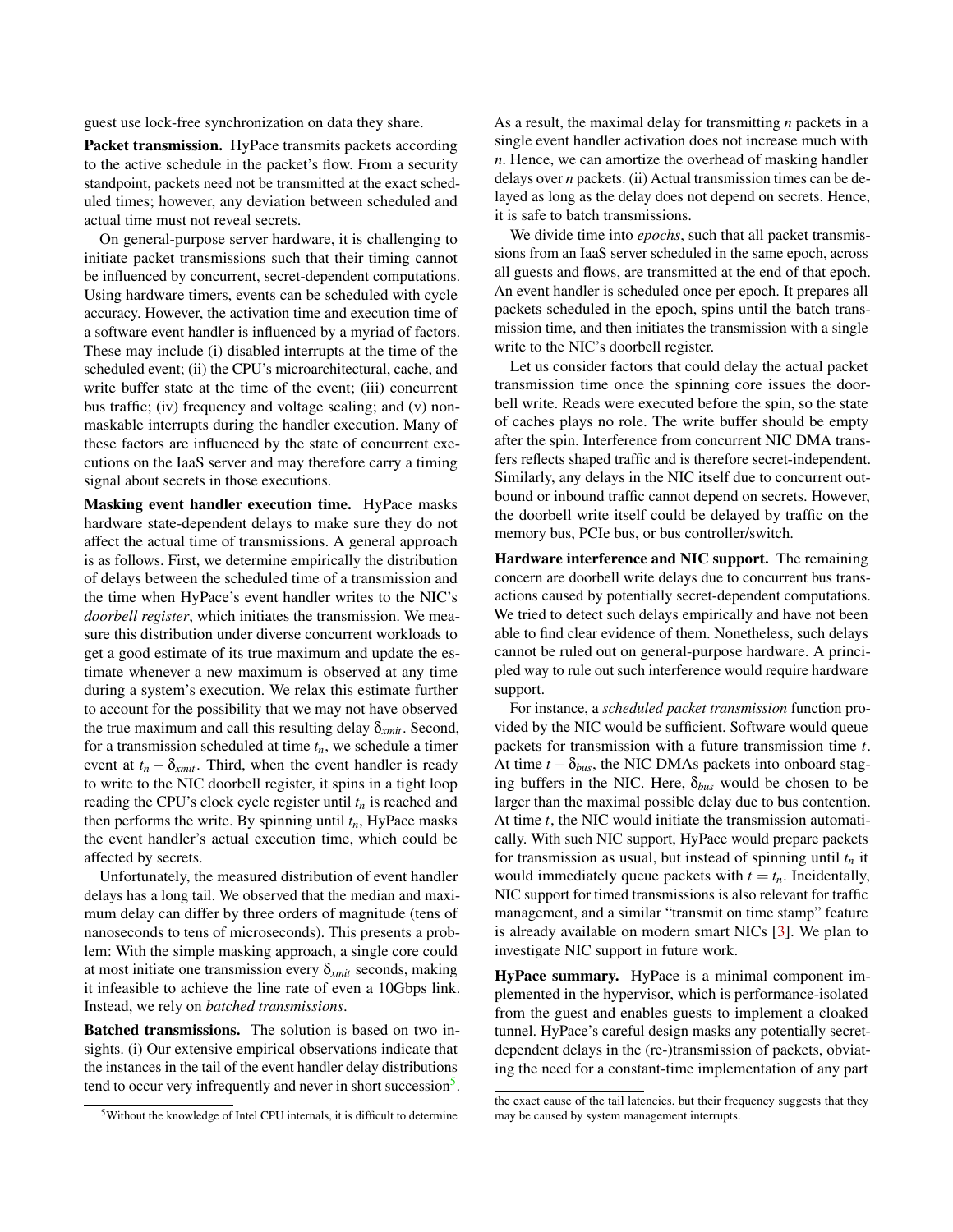of the tunnel's network stack or a performance-isolated guest network stack. At the same time, the batched transmission design amortizes the high cost of masking and helps to sustain packet transmission throughput close to the NIC's line rate.

## <span id="page-7-3"></span>4.2 GPace

GPace is a kernel module that implements a cloaked tunnel jointly with HyPace<sup>[6](#page-7-1)</sup>. GPace pads outgoing TCP segments to MTU size and removes the padding on the receive path. It modifies Linux's TCP implementation to share its per-flow congestion window and sequence number with HyPace, and to notify HyPace of retransmissions so that HyPace can extend the active schedule. Furthermore, in case of a retransmission, GPace starts with retransmitting the first unacknowledged TCP sequence number. If this sequence number is for a dummy, GPace generates a dummy packet and sends it to HyPace, which eventually transmits it at a scheduled time.

Note that TCP's flow control window is not advertised to HyPace, causing HyPace to send dummies if the receiver's flow control window is closed, as required. GPace timestamps outbound data arriving from applications and inbound packets from the tunnel in the vNIC interrupt handler. All timestamps and recorded traffic indicators are used by the profiler ([§5\)](#page-8-0).

GPace allows applications to install session keys and provide traffic indicators on flows via IOCTL calls on network sockets. Recall that applications specify a flow, a traffic id *sid* and a type as arguments when indicating traffic. GPace passes this information into the per-flow queue shared with HyPace, which uses the *sid* as an index to look up the corresponding transmit schedule in the database.

Packet processing. With GPace, the guest OS generates TCP segments as usual, but pads them to the MTU size before passing them to the IP layer<sup>[7](#page-7-2)</sup>. Instead of queuing packets in the vNIC's transmit queue, GPace queues them in per-flow transmit queues shared with HyPace. The guest OS processes incoming packets as usual by accepting interrupts and retrieving packets directly from its vNIC.

Schedule (re-)activation delays. Unlike the conceptual tunnel design, Pacer processes inbound network packets and TCP timeouts in the guest, which is not performance-isolated. Thus, the delay between two causally related network events  $e_1$  and *e*<sup>2</sup> must be made independent of actual processing delays in the guest, which may otherwise reveal secrets.

There are three relevant causally related pairs of events: 1) The arrival of the first packet of a request  $(e_1)$ , which triggers the instantiation of a default schedule with start time equal to *e*1's timestamp, and the subsequent transmission of a packet  $(e_2)$  according to the schedule, 2) An incoming ACK  $(e_1)$ that either causes a retransmission or opens the congestion

window and triggers the next packet transmission  $(e_2)$ , and 3) a network event  $(e_1)$  that sets a timer and subsequently causes a retransmission when the timer expires  $(e_2)$ .

In each case, GPace uses masking to hide variability in the processing time between *e*<sup>1</sup> and *e*2. Let ε be HyPace's epoch length, δ*delay* be the guest OS's empirical *maximum* inbound packet- and timer-processing time, and  $\delta = \varepsilon + \delta_{delay}$ . Then, for (1): GPace requires that the initial response time of any default schedule be larger than  $\delta$ ; for (2): GPace ensures that  $e_2$  is scheduled no earlier than δ after  $e_1$ ; for (3): GPace ensures that  $e_2$  is scheduled no earlier than  $\delta$  after the timeout. These rules make the guest's actual processing time between causally related network events unobservable to the adversary.

GPace summary. GPace is a Linux kernel module that implements both ends of a cloaked tunnel, using the paravirtualized support from HyPace. It handles padding in payload packets, shares outgoing packets with HyPace along with per-flow sequence numbers and congestion window state, signals Hy-Pace on installation of a new transmit schedule or update of a transmit schedule, and masks processing delays between pairs of causally related network events.

## <span id="page-7-0"></span>4.3 Pacer security

We built an abstract formal model of HyPace, the guest and the network, covering essential details such as delays due to internal side channels and HyPace's schedule replacement. We formally proved that our design provides the standard, strong security property of *noninterference* [\[62\]](#page-17-15)—adversaries learn nothing about guest secrets (in an information-theoretic sense) despite observing traffic shape. The formal model and the proof are presented in an extended tech report [\[49\]](#page-16-8).

Here, we provide some intuitive justification of Pacer's security. First, Pacer's threat model rules out side-channel leaks to other co-located tenants through shared CPU state, caches, memory bandwidth and shared Cloud back-end services. Second, it is impossible to connect to the victim tenant as a (fake) client and elicit even one response packet because Pacer requires packet authentication with pre-shared keys and GPace silently ignores all unauthenticated packets. Third, the adversary cannot learn secrets by measuring the shape of the victim's traffic because, like the cloaked tunnel of [§3,](#page-3-0) Pacer ensures that the shape of outgoing traffic does not depend on secrets. This holds because S1–S5 from [§3.2](#page-4-1) are either unobservable or independent of secrets for Pacer as well. The only nontrivial difference is in the secret-independence of S4: while the cloaked tunnel relies on performance-isolation and a constant-time implementation of the network stack, Pacer relies on the empirical delay-masking mechanisms described above.

Among the empirical Pacer parameters, only δ*xmit* and δ*delay* are relevant for security; all others like the epoch length and batch size merely affect performance. If actual delays exceed these two parameters, the actual runtime of the trans-

<span id="page-7-2"></span><span id="page-7-1"></span><sup>6</sup>On the client-side, GPace terminates the tunnel in the kernel.

 $7ACKs$  are not padded as Pacer does not need to hide client traffic shape. However, ACKs are paced to hide guest's interference with their transmission.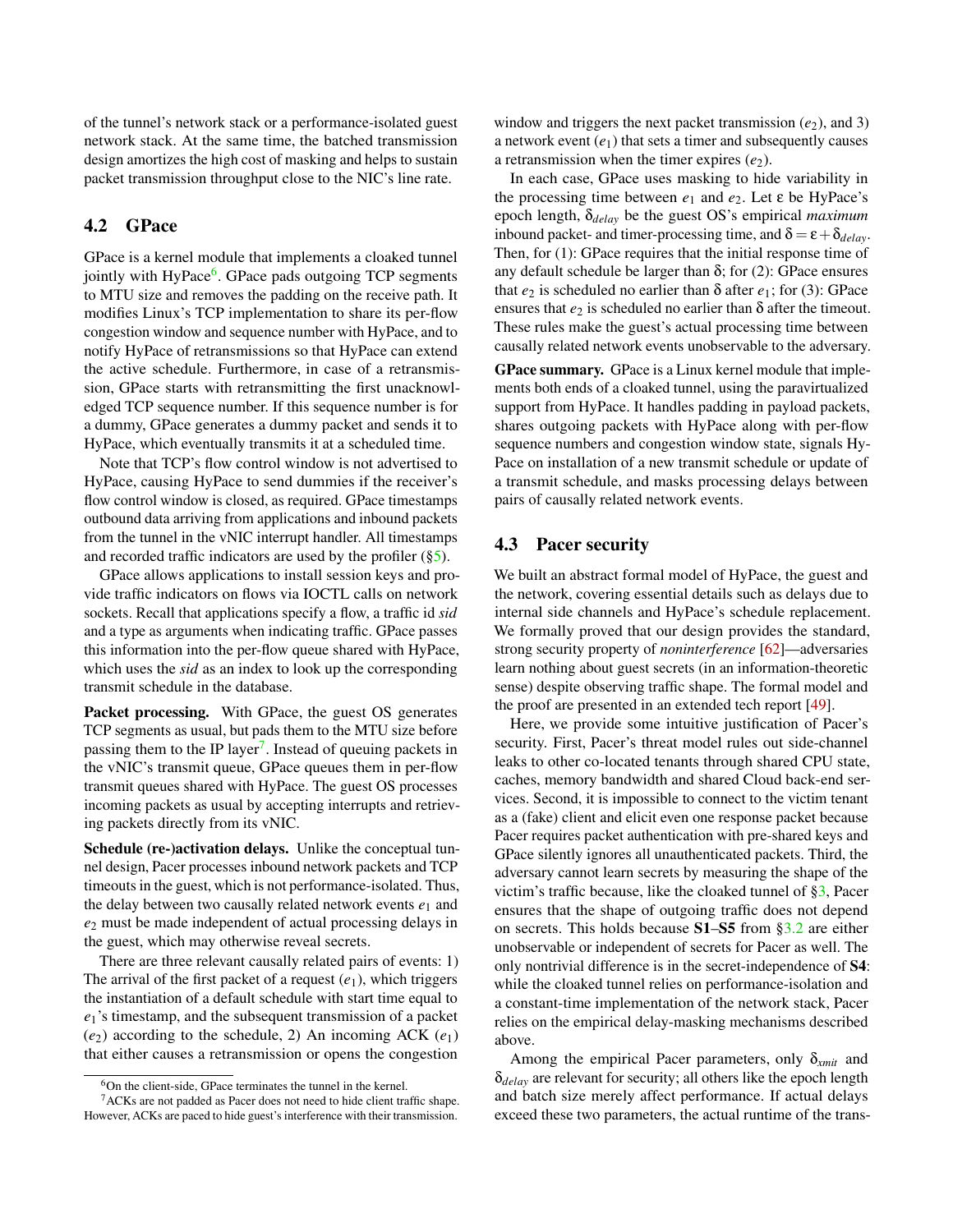mit handler or the inbound packet/timer handlers could be exposed, which may be correlated with victim secrets.

However, to exploit this vector, a colocated adversary would have to first find a way to cause a delay in the execution of these handlers beyond what was observed during Pacer's systematic training phase for computing the masking delays. This is difficult because the adversary is unprivileged relative to handler executions in both the guest kernel and the hypervisor and, hence, limited in its ability to cause these handlers to preempt. Second, the adversary would have to extract the secret from the observed run time. This is difficult because the adversary does not generally know the nature of the correlation between the secret and the observed run time. Finally, the adversary cannot rely on statistical inference since it can observe only a single instance of a parameter violation. (Recall that Pacer updates the parameter whenever a new maximum delay is observed.) We discuss the security of Pacer's masking in  $\S$ .

#### <span id="page-8-0"></span>5 Efficient transmit schedules

In this section, we first explain Pacer's transmit schedule generation assuming a single-tier application. In [§5.4,](#page-9-1) we explain how Pacer can support a multi-tier application by extending schedules along all network segments of the application.

By default, Pacer can use the same transmit schedule for all of a guest's network traffic. This approach does not require any support from tenant applications and is perfectly secure. In practice, however, tenants can significantly reduce bandwidth and latency overhead by using different schedules for different partitions of their workload. As long as those partitions are chosen using public information, no information is leaked. Here, we discuss how tenants can safely partition their workload and use automatically generated, efficient schedules for each workload partition.

## 5.1 Traffic indicators

To use custom schedules, a tenant needs to provide *traffic indicators*. These indicators are used by Pacer to instantiate schedules and, along with other logged information, can be used by *ProfPace* to produce transmission schedules automatically (ProfPace is explained in Section [5.3\)](#page-8-1).

In more detail, traffic indicators are integer-valued events that a guest generates at appropriate points in its execution. The indicators serve two purposes: (i) They indicate the onset of a sequence of transmissions of the class corresponding to the integer *sid* argument. This information is used by Pacer to instantiate an appropriate transmission schedule for the sequence. (ii) They delimit semantically related packet exchanges within a network flow, e.g., a client request from the guest's corresponding response. The integer *sid* value of the indicator identifies the equivalence class of the exchange, e.g., a TCP handshake, a TLS handshake, or the workload partition

to which the request and its response belong, such as the video resolution in case of MedWeb.

Instrumenting guests. Instrumenting guests to provide traffic indicators is straightforward. A guest that responds to client requests on the network, for instance, simply invokes an IOCTL call on the network socket before it sends the response. A client, on the other hand, calls IOCTL on a new socket to install a schedule before it sends a request. In  $\S6$ , we describe how we instrumented Apache and the PHP applications we use to provide traffic indicators. Pacer ensures that the precise timing of the IOCTL call, which could reveal secrets, is not reflected in the start time of a transmission schedule. If the schedule is instantiated in response to a network request, then the schedule is anchored at the request's arrival time (see  $\S3.1$ ). Otherwise, the schedule is anchored at a fixed offset from a public event like the top of the hour.

#### 5.2 Choosing workload partitions

The tenant provides a *sid* value with each indicator, which identifies the workload partition and enables Pacer to use an efficient schedule. For *performance*, the tenant's choice of *sid* values should partition the guest's network traffic into classes of similar shape. The lower the variance of shapes in each class, the less the padding required when a specific network response is generated, minimizing bandwidth overhead. Returning to video streaming in our running MedWeb example, there should be a different *sid* value for every resolution, and the application should provide this *sid* for all videos of this resolution.

For*security*, it is sufficient that the choice of*sid* does not depend on secrets. First, certain network interaction patterns are well-known and don't reveal secrets. For instance, a network server's traffic typically consists of a TCP handshake, a TLS handshake, and a variable number of requests and responses on the established connection, followed by a connection showdown. Using a different *sid* for each is safe. Second, the tenant may partition its request-response workload into equivalence classes, such that the chosen traffic shape reveals the class but not the specific object requested within a class. Returning to the MedWeb example, all videos with a given resolution may be considered a class, for which the same *sid* is used and therefore an efficient traffic shape (rate) for that class. If all videos are available in the same set of resolutions, then the resolution reveals no information about the content requested.

A tenant may choose to further partition its workload into clusters such that the partition of a requested object is public, but not the specific object within the partition. We discuss clustering heuristics in [§C.](#page-19-0)

#### <span id="page-8-1"></span>5.3 ProfPace

The ProfPace gray-box profiler automatically generates a transmit schedule for each traffic class as follows. GPace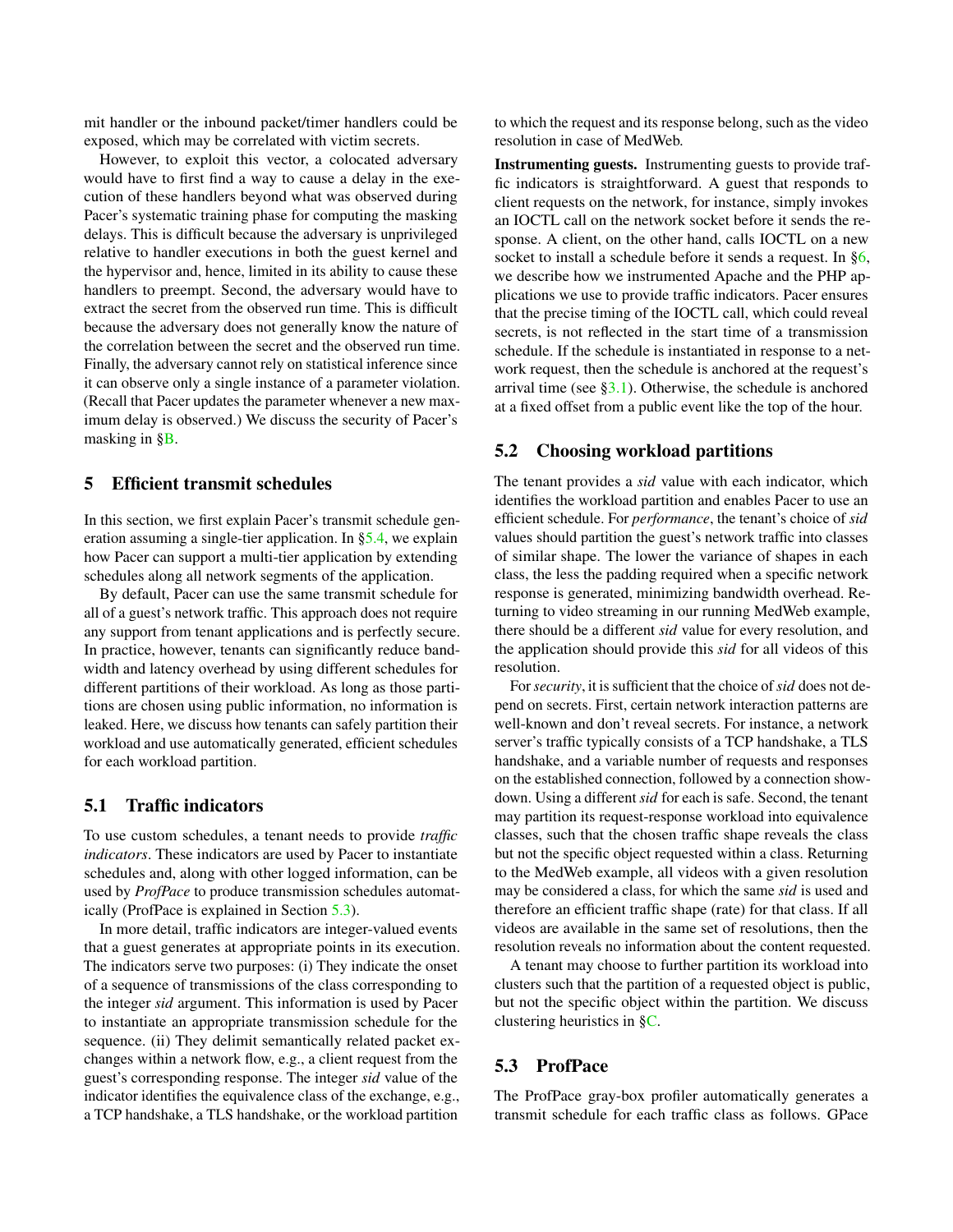<span id="page-9-2"></span>

Figure 4: Traffic shaping in a 2-tier service.

 $(\S4.2)$  logs the application-provided traffic indicators  $(\S5)$ along with the arrival times of incoming packets and the times at which the guest OS queues packets for transmission, and shares the logs with ProfPace. ProfPace, a userspace process in the guest, analyzes these logs to compute transmit schedules. Specifically, ProfPace segregates the logs into network interaction segments and bins them by different values of traffic indicators, *sid*s. The set of observed segments in a bin are considered samples of the associated equivalence class of network interactions.

ProfPace characterizes the traffic shape for each class with a set of random variables: (i) the delay between the first incoming packet and the first response packet  $d_i$ , (ii) the delay between subsequent response packets *d<sup>s</sup>* , and (iii) the number of response packets *p*. For each equivalence class of network interactions, the profiler samples the distribution of these random variables from the segments in the associated bin.

Finally, ProfPace generates a transmit schedule for *sid* based on the sampled distributions of the random variables. Specifically, it generates a schedule with the 99th %ile of the initial delay  $d_i$  and the 90th %ile of the spacing among subsequent packets *d<sup>s</sup>* . For the number of packets *p*, ProfPace generates the 100th %ile of the number of packets and further increments this value by a 10%. The choice of percentiles is determined empirically; the schedules thus generated incur minimal overheads on the peak throughput of web services and moderate overheads on the client response latencies at the cost of a small increase in bandwidth overheads.

Note that the choice of transmit schedules is relevant only for performance, not security. An inadequate schedule could increase delays and waste network bandwidth due to extra padding, but cannot leak secrets. For good performance, during profiling runs, the guests should sample the space of workloads with different values of public and private information, as well as different guest load levels, so that the resulting profiles capture the full space of network traffic shapes.

## <span id="page-9-1"></span>5.4 Multi-tier shaping

In a multi-tier application, an adversary may observe the traffic in the network segment between each pair of nodes. Mitigating NSC leaks, therefore, requires end-to-end shaping of the traffic. Pacer achieves this by applying a transmit schedule on the outbound traffic from each node along the network path

of a client request. We illustrate transmit schedules in a 2-tier application; extending to a multi-tier setup is straightforward.

Figure [4](#page-9-2) shows a synchronous 2-tier application, where a client  $(C)$  sends a request,  $r1$ , to an application frontend  $(F)$ , which in turn sends a request, *r*2, to a backend (B) and returns a response, *r*4, to the client based on the backend's response, *r*3. End-to-end shaping requires shaping the outbound traffic along the four network segments: C-F, F-B, B-F, and F-C. The client provides traffic indicators for *r*1, the frontend for *r*2 and *r*4, and the backend for *r*3. ProfPace generates the transmit schedules  $S_{CF}$ ,  $S_{FB}$ ,  $S_{BF}$ , and  $S_{FC}$  by profiling the respective network segment's traffic. The initial delay values (*di*) in the last three schedules ( $d_{FB}$ ,  $d_{BF}$ , and  $d_{FC}$ , respectively) are profiled relative to the time of the incoming request incident on the transmitting node, *i.e.*,  $t_F$ ,  $t_B$ , and  $t_F$ , respectively. Note that our prototype does not shape the timing of client requests.

Summary. Pacer enables tenants to optionally partition their network traffic into public classes, where each class is shaped differently using custom transmission schedules for efficiency. To use custom schedules, a tenant merely has to provide integer-valued traffic indicators at appropriate points in its execution. The indicators enable Pacer to instantiate efficient transmission schedules, and enable ProfPace to automatically generate efficient transmission schedules.

### <span id="page-9-0"></span>6 Evaluation

We implemented HyPace for Xen and GPace's Linux kernel module in 8,100 and ~15K lines of C, respectively. We imported 4,458 lines of AESNI assembly code from OpenSSL to encrypt packets in HyPace. We implemented ProfPace in 1,800 lines of Python and 1,200 lines of C.

All experiments were performed on Dell PowerEdge R730 servers with Intel Xeon E5-2667, 3.2 GHz, 16 core CPU (two sockets, 8 cores per socket), 512 GB RAM, and a Broadcom BCM 57800 10Gbps Ethernet card, which were connected to a single 10Gbps switch. The NIC was configured to export SR-IOV vNICs. We disabled hyperthreading, dynamic voltage and frequency scaling, and power management in the hosts, which helps to reduce variance in execution time and ensures consistent, repeatable results across different runs.

We run Xen 4.10.0 hypervisor on each host, which is assigned one of the CPU sockets and 40GB RAM. Up to two cores are configured to execute the HyPace transmit event handler in parallel; flows are partitioned statically among the HyPace cores. The guest runs an Ubuntu 16.04 LTS kernel (version 4.9.5, x86-64) in a VM with 8 cores and 64 GB RAM, and has access to a vNIC. The VCPUs of the guest VM were pinned 1-to-1 to cores on the second socket of the host CPU, and we used Xen's 'Null' scheduler [\[5\]](#page-14-9) for VM scheduling. This is in line with our threat model, which assumes that guests rent dedicated CPU sockets. Network clients run a modified Ubuntu 16.04 LTS with GPace but no hypervisor.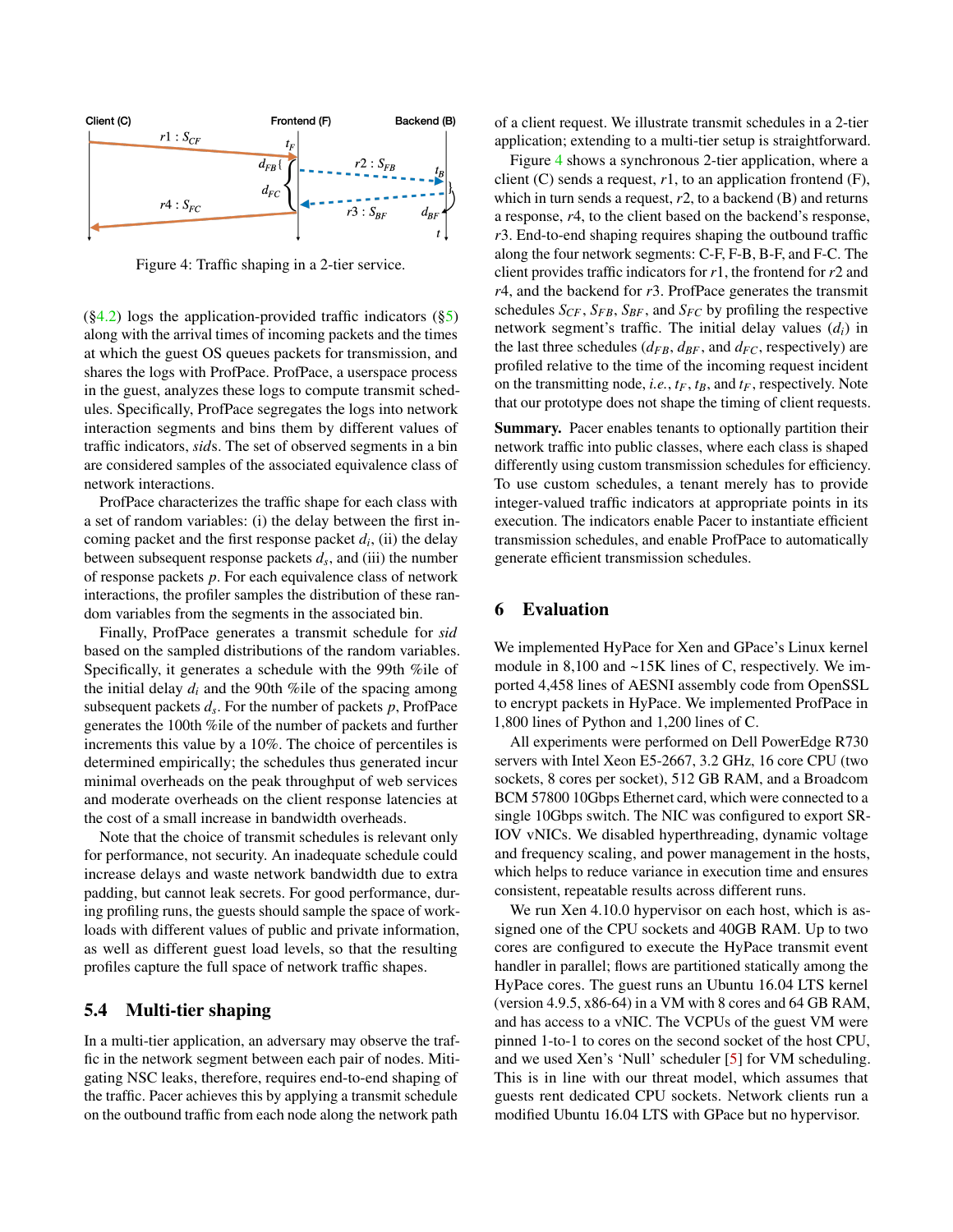<span id="page-10-0"></span>

| Library   | <b>Traffic indicator</b>           | <b>Traffic class</b>   |  |
|-----------|------------------------------------|------------------------|--|
| Apache    | Before listen()                    | TCP handshake          |  |
| Apache    | Before accept()                    | SSL handshake          |  |
| Apache    | Before last SSL handshake msg      | HTTP requests          |  |
| MediaWiki | After parsing requested page title | Page cluster           |  |
| Video     | After parsing video title/segment  | Video cluster, segment |  |
| Video     | Before connect() to memcache       | <b>TCP</b> handshake   |  |
| Video     | Before get request to memcache     | request (1 MTU)        |  |
| Memcache  | Before listen()                    | <b>TCP</b> handshake   |  |
| Memcache  | After parsing video title/segment  | Video cluster, segment |  |

Table 1: Locations of traffic indicator instrumentation

We used Pacer to demonstrate NSC mitigation in the context of a video streaming service and a medical service. We use Pacer's traffic shaping to hide from an adversary the specific video or medical webpage requested from the respective service, and we evaluate the overhead incurred on client latencies and server throughput in the process. Both the services are hosted using Apache HTTP Server 2.4.33. Below, we first describe the services and then the modifications introduced in various applications to generate traffic indicators.

Video service. We wrote a custom video streaming server in PHP, which returns video segments in response to client requests. We evaluated two setups of the service: (i) local: with the videos hosted on the local VM disk, and (ii) 2-tier: with the videos hosted in a memcached (v1.6.9) KVS backend. In the 2-tier setup, we used one frontend and two replicated KVSes, each hosted in a VM on a separate server. The frontend randomly selects either KVS replica for serving each video segment. For each segment request, shaping is done only for the response from the video server to the client in the local setup, while it is done for the traffic between the frontend and the KVS selected for the segment, and for the response from the frontend to the client in the 2-tier setup (similar to Figure [4\)](#page-9-2).

Medical service. The medical service is a single-tier application based on Mediawiki (v1.27.1) [\[1\]](#page-14-10). It stores the content of the medical pages in a database hosted locally on MySQL 5.7.16 and caches a copy of HTML pages generated from the content in a local file cache. In our experiment, all HTML pages are cached. When a client requests a page, Mediawiki queries the database for the page-specific metadata, retrieves the HTML page from the cache and returns it to the client.

Table [1](#page-10-0) shows the code locations in the guest applications where we inserted 15 LoC each to generate traffic indicators. We identified and modified these sites manually; automating the instrumentation is possible but remains future work. No other changes were required to guest applications.

Evaluation overview. In the following subsections, we consider (i) microbenchmarks to determine HyPace and GPace configuration parameters; (ii) the tradeoff between spatial padding overhead and privacy possible due to Pacer's clustering, (iii) Pacer's impact on client latencies and server through-

<span id="page-10-1"></span>

Figure 5: Relative padding overhead vs number of clusters and minimum cluster size for two corpuses representing realworld file size distributions (log-log scale).

put in the context of two guest applications; and (iv) an empirical security evaluation of Pacer's implementation.

## <span id="page-10-3"></span>6.1 Microbenchmarks

We empirically select the maximum batch size *B* (number of packets to be prepared by a HyPace handler) in a suitable HyPace epoch length ε, and the parameters δ*xmit* and δ*delay* from [§4.](#page-4-0) To this end, we ran multiple, 12-hour experiments with varying network workloads. We requested 100KB-sized documents from the document server using concurrent clients. In background, we ran large matrix multiplications on Xen's dom0 VM, which used ~12GB RAM and saturated the CPUs.

To determine  $\delta_{xmit}$ ,  $\varepsilon$  and  $B$ , we measured the cost of preparing batches of packets for transmission in HyPace. Over many observations in the presence of the background load described above, we first determined the number of packets that can be safely prepared with different epoch lengths with a single Hy-Pace handler. Epochs of length 30*µ*s, 50*µ*s, 100*µ*s and 120*µ*s permitted the preparation of 5, 14, 33 and 42 packets respectively, allowing HyPace to achieve 22%, 28%, 41% and 42% of the NIC line rate with one core. We set ε to 120*µ*s for all HyPace handlers.

Based on these results, we run two parallel HyPace handlers on two separate cores. In this configuration, we repeated our measurements and chose  $B = 38$  packets and  $\delta_{xmit} = 35 \mu s$  for each handler. Thus, with two HyPace handlers, Pacer sustains a line rate of 7.67 Gbps, which is 76.7% of the NIC's line rate.

δ*delay* is independent of the number of HyPace threads, and its average and maximum values observed across all experiment configurations were 3.9ms and 15.8ms, respectively. We conservatively set δ*delay* to 20ms.

Note that only δ*xmit* and δ*delay* are security-relevant parameters, which we discuss in detail in  $\S$ B. Epoch and batch size only affect performance.

## <span id="page-10-2"></span>6.2 Spatial padding overhead

We measure the tradeoff between spatial padding overhead and privacy guarantees when clustering content. The spatial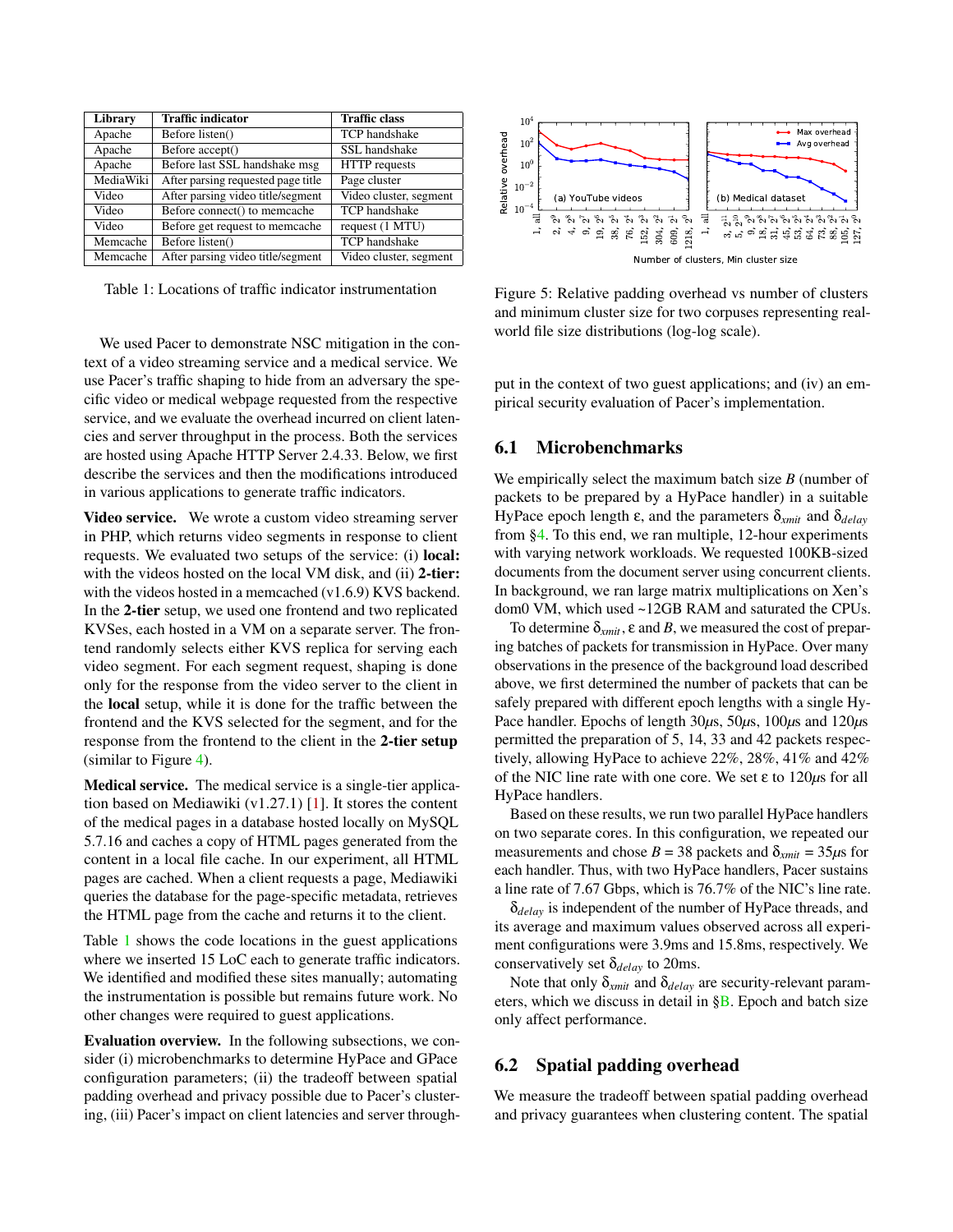<span id="page-11-1"></span>

Number of clusters, Min cluster size

Figure 6: Relative padding overhead vs number of clusters and minimum cluster size (log-log scale) for (a) English Wiktionary and (b) English Wikipedia.

padding overhead corresponds to the network bandwidth overhead for Pacer's traffic shaping.

We clustered two different datasets using algorithms described in [§C:](#page-19-0) (i) a set of 1218 videos downloaded from YouTube (240p and 720p bitrate, max duration 4.2hr, median duration 7min, max size 468.7MB, median size 6.2MB), and (ii) a set of 6879 MedicineNet [\[2\]](#page-14-11) medical web pages comprising diseases, procedures, medications, and supplements pages (max size 521.9KB, median size 75.2KB). Figure [5](#page-10-1) shows the reduction in the average and maximum padding overhead with increasing number of clusters and decreasing minimum cluster size (i.e, the minimum number of objects in each cluster). Compared to the medical dataset, the overhead reduction is less for videos due to the multi-dimensional clustering needed for videos. Nonetheless, even clustering the corpuses into just two clusters leads to at least two orders of magnitude reduction in the average padding overhead.

We also compare Pacer's clustering with other shaping approaches described in the literature. Specifically, CS-BuFLO [\[13\]](#page-14-5) and Tamaraw [\[14\]](#page-14-12) round up each response to the nearest power of 2 and a multiple of some integer value (e.g.,  $L = 100$  in their paper), respectively. As can be seen from Table [2,](#page-11-0) rounding methods may still leave files with unique sizes in clusters of size 1, rendering the files immediately identifiable. With Pacer's clustering, the overheads are comparable even when generating clusters with more than 2200 files each. We observe similar results with videos. In fact, the rounding methods of prior work lead to nearly all the videos in the corpus being in clusters of size 1. Thus, rounding methods cannot guarantee privacy for all objects in the corpus, while Pacer's clustering can be configured based on desired privacy requirements and bandwidth constraints.

Clustering on larger corpuses. To understand the impact of padding on larger corpuses, we additionally ran our clustering algorithm on two wiki corpuses: (i) a 2016 snapshot of the English Wiktionary corpus (5,027,344 documents, max 521.9KB, median 4.7KB), and (ii) a 2008 snapshot of the English Wikipedia corpus (14,257,494 documents, max 14.3MB, median 83.5KB). Note that Wiktionary pages and Wikipedia pages are not sensitive and may not need protection with a

<span id="page-11-0"></span>

| <b>Technique</b>         | $c_{min}$ | n <sub>1</sub> | avg OH | max OH |
|--------------------------|-----------|----------------|--------|--------|
| Power of 2 [13]          |           |                | 0.512  | 0.999  |
| Multiple of 100 [14]     |           | 219            | 0.001  | 0.002  |
| Pacer $(c_{min} = 1)$    |           | 37             | 0.009  | 0.027  |
| Pacer $(c_{min} = 8)$    |           |                | 0.002  | 0.989  |
| Pacer $(c_{min} = 2206)$ | 2206      |                | 141    | 5.17   |

Table 2: Comparison of privacy and overheads in prior work and Pacer.  $c_{min}$ : size of the smallest cluster;  $n_1$ : number of clusters with a single element generated by each technique. Pacer's  $c_{min} = 1$  is similar to [\[14\]](#page-14-12) with rounding up to MTU.

system like Pacer in practice. All that matters for our evaluation, however, are the file sizes and size distributions. The content is irrelevant as it is encrypted during transmission anyway. We present the clustering results in Figure [6.](#page-11-1)

#### <span id="page-11-2"></span>6.3 Macro experiments

Next, we measure the impact of Pacer's traffic shaping on the client response latencies and server throughput in the video service and medical document service. The client request payload is only a few bytes and, hence, is padded to one MTU by the GPace in the client's kernel. Furthermore, the client is open loop, *i.e.*, it transmits requests to the server at fixed intervals independent of the server's prior responses. With Pacer support on clients (see  $\S2.1$ ), the shaping of client traffic will similarly ensure that request timing does not depend on the completion time of prior requests.

Video service. We wrote a Python streaming client that simulates a MPEG-DASH player: when a user requests a video, the client initially fetches six segments (covering 5s of video each) in succession to fill a local buffer. After reaching 50% of the initial buffer (rebuffering goal), the player starts consuming the segments from the buffer. The client fetches subsequent segments whenever space is available in the buffer. We measure the impact of traffic shaping on (i) the download latency for individual video segments, (ii) the initial delay until the video starts playing, and (iii) the frequency and duration of any pauses (video skipping) experienced by the player. We use a corpus of videos 1218 videos downloaded from YouTube in March 2018, which were clustered into 19 clusters with at least 64 elements each, yielding an average padding overhead of 4x. The client sequentially plays four randomly chosen videos for up to 5 min each.

We ran experiments for a client with high bandwidth (10Gbps) and with low bandwidth (10Mbps). The baseline segment download latency is <1ms on average, while the exact latency depends on the segment size. With Pacer, the download latency is dominated by the initial response latency in each segment's traffic shape at the video server, which is 30ms and 400ms in the local and 2-tier setup, respectively. Despite these overheads, there is no noticeable impact on the user experience for using Pacer for either client in either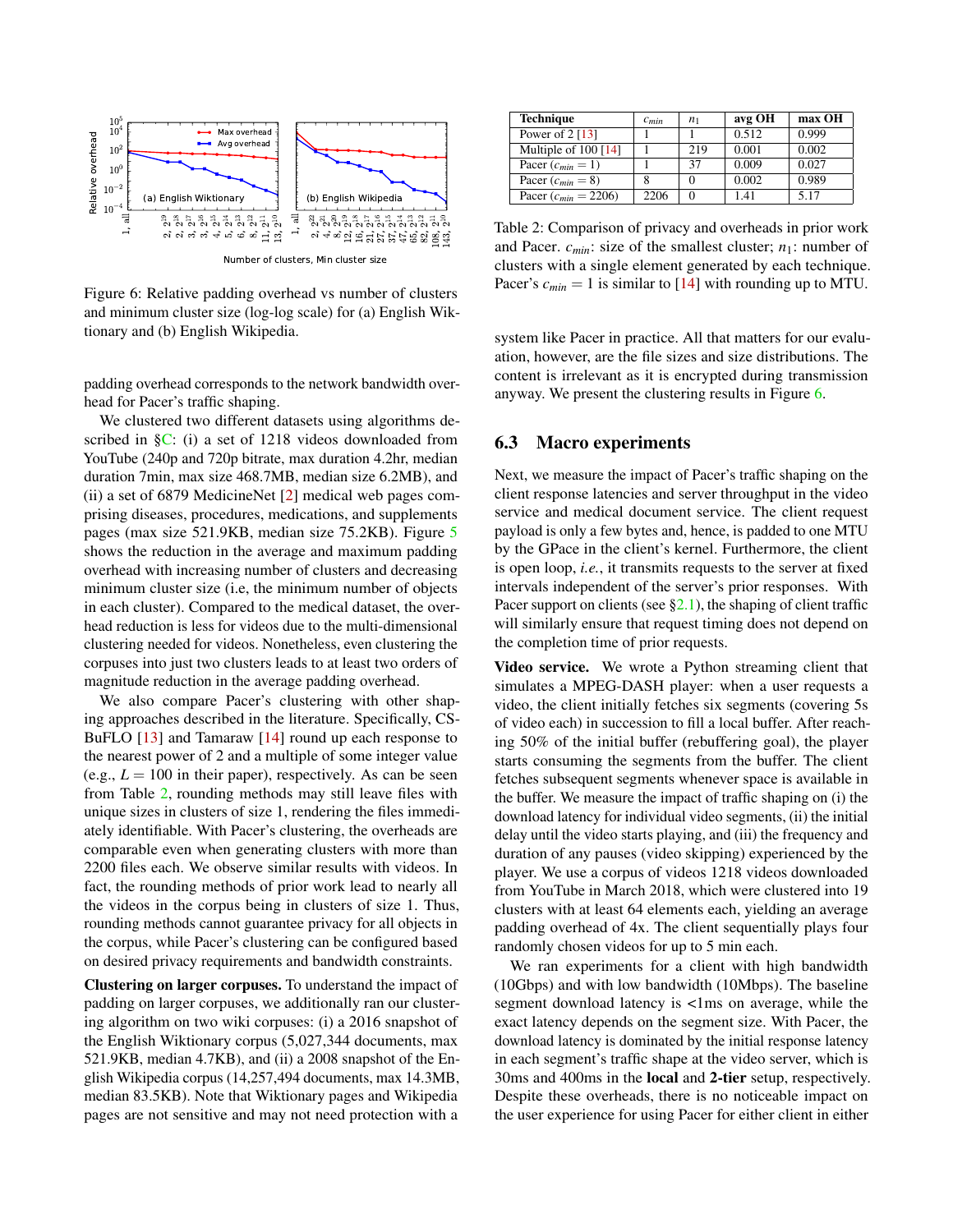<span id="page-12-0"></span>

Figure 7: Medical service throughput vs latency

setup. Initial startup delays, i.e., the delay until a video starts playing, don't increase significantly, and there is no video skipping in any of the experiments. When serving 128 high bandwidth clients in the 2-tier setup, the maximum CPU utilization on the video server and the KVS increases from 11.76% to 13.39% and 1.96% to 12.62%, respectively, when Pacer is used. Pacer's shaping also affords an opportunity to optimize schedules for performance. We discuss this in our tech report [\[49\]](#page-16-8).

Medical service. Next, we measured Pacer's impact on the throughput and response latency of the medical server. We use a corpus of static HTML pages downloaded from MedicineNet, a medical website [\[2\]](#page-14-11), in August 2020. We used 3 clusters with at least 2048 elements each, which yields an average padding overhead of 142.8%. Modified wrk2 [\[4\]](#page-14-13) based clients issue HTTPS GET requests for different pages concurrently and synchronously for 120s. Prior to the measurement, we ran the workload for 10s to warm up caches.

We selected 1,000 files from the 3 clusters in proportion 65%, 30%, and 5%, and used this as a workload trace. Each client requests files from the trace in a random order. For comparison, we also stressed the server with requests only to the largest file in the corpus (521.9KB). Figure [7](#page-12-0) shows the throughput vs average latency for two insecure baselines and two schedule configurations of Pacer with varying number of concurrent client requests (denoted by the data point labels). The error bars show the standard deviations of the average latencies. Base corresponds to the baseline without any shaping, Static corresponds to a baseline where the HTML pages are statically padded but the response traffic is not paced, Pacer and Pacer-lowlat correspond to Pacer with schedules using the 99th and 80th %ile initial response latency, respectively.

The performance of Static is nearly the same as Base because the padding added is low for the trace workload and zero for the largest file, implying that there is not much difference in the two workloads. Unlike the baseline, Pacer's latency remains constant until the maximal throughput, because latency is determined only by the transmission schedule. Once the server is at capacity, it fails to serve additional requests and clients time out. With Pacer-lowlat a few requests (e.g., less than 50 out of 85K) time out even at lower loads. This is because Pacer-lowlat uses an aggressive schedule that

does not account for the server's response latencies beyond the 80th %ile. We ignore these timeouts in the average latency and throughput measurements.

In the trace workload, Pacer incurs a 14.4% overhead on peak throughput with response latencies 10x-18x of the baseline. The figures reflect Pacer's total overhead, because they compare to a saturated baseline server. By comparison, Pacerlowlat incurs a ~30% overhead on peak throughput with latencies 3x-5x of the baseline. Here, the throughput drops as the requests that are delayed beyond the 80th percentile latency time out. Similar trends are also observed with the large file. This shows that latencies could be optimized with moderate additional overheads on response throughput.

The overheads on peak throughput are higher with the large file. Here, the baseline operates at over 40% of the line rate, and we believe that Pacer's performance in this challenging experiment is limited by the accuracy of transmit schedules, which can be improved substantially.

Pacer's costs are in bandwidth, CPUs, and memory. The bandwidth overhead  $(\S6.2)$  depends on the application's data, workloads and the public inputs chosen for workload partitioning. The bandwidth overhead due to Pacer's clustering is comparable to that of prior work while offering stronger privacy. The CPU cost is in the two cores dedicated to HyPace  $(\S6.1)$ , and the increase in the guest CPU utilization due to shaping ([§6.3\)](#page-11-2). Pacer requires less than 20MB of additional main memory in the Xen hypervisor and less than 30MB of additional memory per HyPace core in each guest that uses Pacer. Cloud providers would likely charge their tenants for the added cost of NSC mitigation. In the case of a service like MedWeb, the tenants (health insurer or provider) would likely cover the cost from their own customers' premiums or subscriptions.

#### 6.4 Security evaluation

To validate our prototype implementation, we empirically evaluated the security of Pacer's implementation using a powerful NSC attack. We streamed 4 videos from a single video cluster 40 times each, and collected the precise timestamps and sizes of packets transmitted in both directions using tcpdump at the video client. Thus, we grant the attacker direct access to the victim's traffic shape, which makes the attack more powerful than one launched by a colocated tenant. (However, as described in  $\S$ A, the attack is effective even when launched by a colocated tenant when Pacer is not used.)

For Pacer, we trained a multi-feature CNN classifier using timeseries labeled with the video id and comprising of inter-packet intervals and sizes of packets in both directions between client and the server as the features. For the baseline, we trained the same classifier with just a single feature—the timeseries of inter-packet intervals in server's response packets. The classifier architecture is similar to that used by Schuster *et al.* [\[59,](#page-16-4) §7.2], except we used a dropout of 0.1 between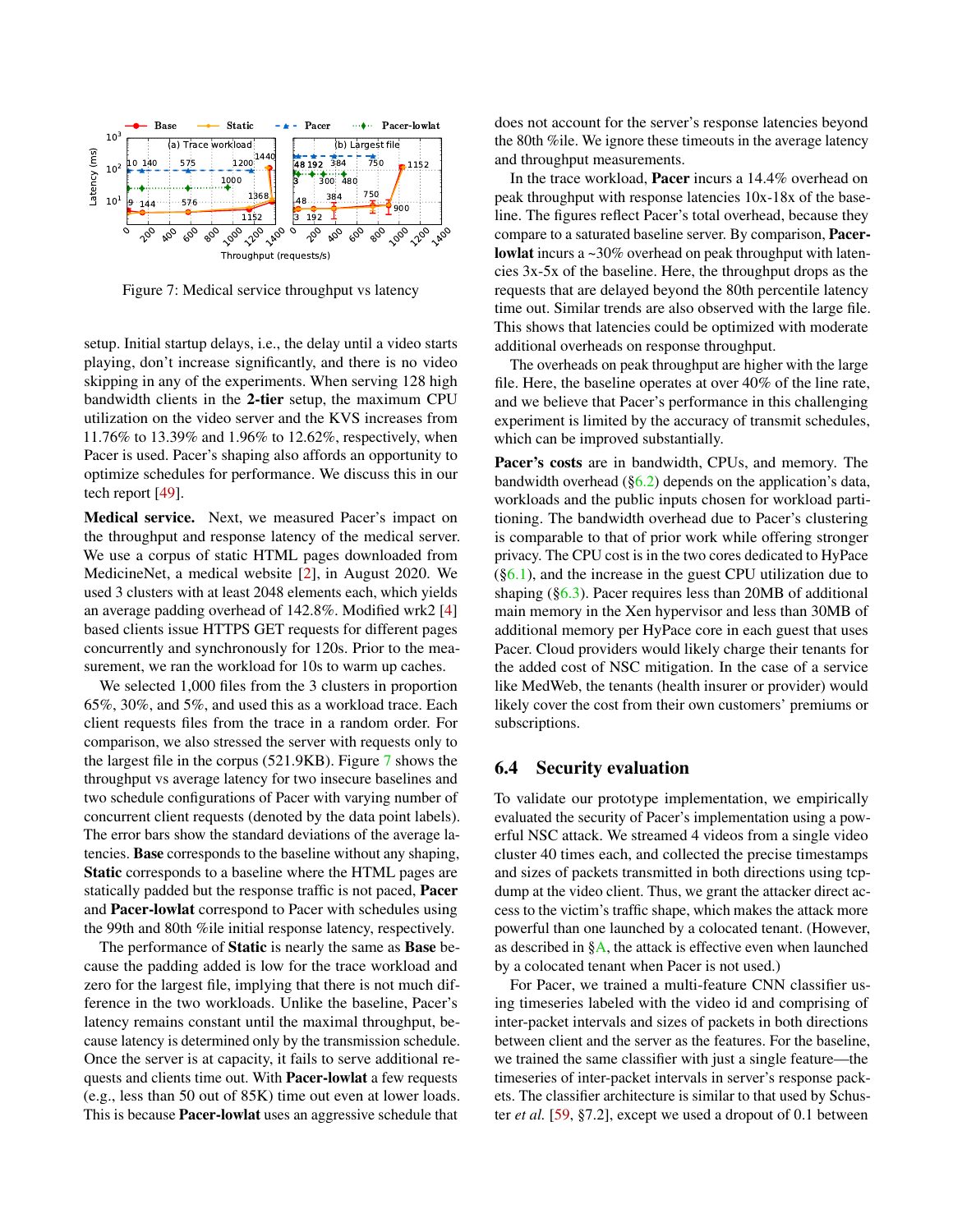the model's hidden layers and 64 epochs for training.

During classification, the classifier generates the probability of each label value for a given sample. In the baseline, the classification probability is more than 99% for each label. In Pacer, it is close to 25%, *i.e.*, the classifier's prediction of a video's label is no better than a random guess. We repeated the experiment with other video clusters and obtained similar results. Thus, we confirm empirically that, as expected, Pacer eliminates leaks through timing, sizes, and count of packets.

## <span id="page-13-0"></span>7 Related work

We compare to existing mitigation techniques and discuss related work with different threat models or goals.

(a) Mitigating NSCs in Clouds. Contention on individual shared links in a Cloud can be mitigated by time-division multiple access (TDMA) in a hypervisor [\[8,](#page-14-14) [34\]](#page-15-14) as this eliminates the adversary VM's (and, in fact, every VM's) ability to observe a colocated victim's traffic at that link. However, an end-to-end mitigation against all network adversaries would require synchronous TDMA scheduling along the entire path of a tenant's traffic, which is inefficient especially when the payload traffic is bursty [\[69\]](#page-17-10). Statistical multiplexing, which only caps the total amount of data transmitted by a VM in an epoch, is insecure because the resources available to a flow depend on the bandwidth utilization of other flows [\[27\]](#page-15-15).

Another approach restricts the adversary VM's ability to observe time [\[44,](#page-16-9)[48,](#page-16-10)[68\]](#page-17-16). StopWatch [\[41\]](#page-16-11) replaces a VM's clock with virtual time based only on that VM's execution. To mitigate NSCs, each VM is replicated  $3\times$ , the replicas are colocated with different guests, and each interrupt is delivered at a virtual time that is the median of the 3 times. This prevents a guest from consistently observing I/O interference with any colocated tenant. However, it requires a  $3\times$  increase in deployed Cloud resources. Deterland [\[77\]](#page-17-9) also replaces VMs' real time with virtual time, but it does not address leaks due to NSCs as it delivers I/O events to VMs without delay. In contrast, Pacer *shapes* traffic by padding and pacing packets, which mitigates all NSCs with far less resource overhead.

Bilal *et al.* [\[9\]](#page-14-15) generate multicast traffic to shape the *pattern* of queries to different backend nodes in multi-tier streamprocessing applications in a Cloud, but they do not consider leaks due to packet size and timing.

(b) Traffic shaping to mitigate NSCs. Pacer uses a standard technique [\[29,](#page-15-6) [74\]](#page-17-4) to remove the dependence of packet *size* on secrets: it pads all packets to a fixed length. To make packet *timing* independent of secrets, a strawman is to send packets continuously at a *fixed* rate independent of the actual workload, inserting dummy packets when no actual packets exist [\[58,](#page-16-12) [63\]](#page-17-5). This either wastes bandwidth or incurs high latencies when the workload is bursty. BuFLO [\[21\]](#page-15-3) reduces this overhead by shaping response traffic to evenly-spaced *bursts* of a fixed number of packets for a certain minimum

amount of time after a request starts. However, it leaks the size of responses that take longer than the minimum time. Tamaraw [\[14\]](#page-14-12), CS-BuFLO [\[13\]](#page-14-5), and DynaFlow [\[46\]](#page-16-7) pad each response to some factor of the original size, such as the nearest power of 2. They offer no control over how many objects end up with the same traffic shape. In contrast, Pacer supports flexible traffic shape adaptation without leaking secrets. Moreover, as shown in [§6.2,](#page-10-2) the bandwidth overhead of Pacer's clustering is comparable to CS-BuFLO's and Tamaraw's.

Walkie-Talkie [\[72\]](#page-17-11), Supersequence [\[71\]](#page-17-3), and Glove [\[51\]](#page-16-13) cluster responses, and generate a traffic shape for the cluster that envelopes each response in the cluster. They cluster by simultaneously considering both packet sizes and timing from runtime network traces, and compute the shape based on the traces used in the clusters. Pacer instead first clusters based on static object sizes, and then computes traffic shapes for each cluster based on network traces of cluster objects. Pacer can also support clustering and shaping algorithms proposed by these systems. Traffic morphing [\[75\]](#page-17-8) makes sensitive responses look like non-sensitive responses, but only shapes packet sizes and ignores packet timing. Pacer shapes all packet size and timing, and allows precise control over cluster sizes, thus eliminating all leaks by design.

(c) Predictive mitigation. Predictive mitigation [\[7,](#page-14-4) [81\]](#page-17-17) mitigates network timing side-channel and covert channel leaks to an adversary who has compromised or authenticated as a legitimate client of the victim. Here, the adversary can distinguish real packets from dummies, so predictive mitigation cannot avoid a leak when the application fails to produce a packet in time for a scheduled transmission. In Pacer, the threat is from an adversary that only observes network traffic but does not communicate with the victim. Hence, Pacer can hide application delays by sending dummy packets. Both predictive mitigation and Pacer partition application workloads based on public inputs and precompute a traffic shape for each partition. However, a bad shape leaks information in predictive mitigation, but only affects performance in Pacer.

(d) Related work with other security goals. Herd  $[40]$ , Vuvuzela [\[66\]](#page-17-18), Karaoke [\[38\]](#page-15-16), and Yodel [\[39\]](#page-16-15) provide metadata privacy: they prevent information about who is communicating with whom from leaking via NSCs. Pacer's goal is different: it prevents sensitive data from leaking via NSC. To address its goal, in addition to shaping individual packet sizes and timing, Pacer shapes the lengths of application messages. Herd [\[40\]](#page-16-14) and Yodel [\[39\]](#page-16-15) focus on VoIP calls. Pacer can also be used to shape VoIP traffic. For instance, uniform pacing can be used for a maximum duration, which is picked before the call from a set of allowed durations. Only this maximum duration, but not the actual duration, will be leaked.

Format-Transforming Encryption (FTE) [\[22\]](#page-15-12) and ScrambleSuit [\[73\]](#page-17-19) use a tunnel abstraction to modify payload traffic to bypass a traffic censor's filters. However, unlike Pacer, they do not decorrelate the observable traffic shape from secrets. SkypeMorph [\[50\]](#page-16-16) circumvents censors that inspect packet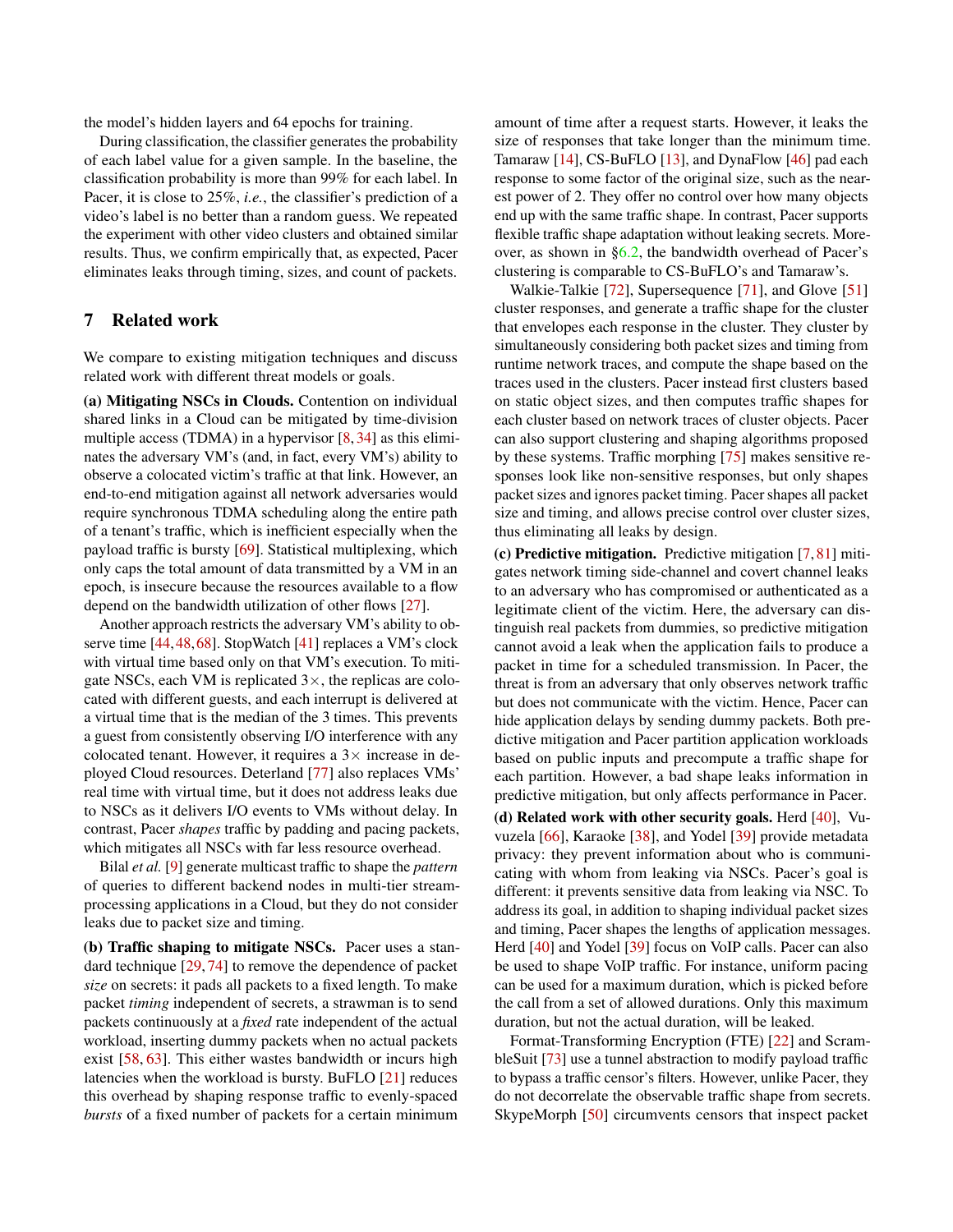sizes and timing. It samples the inter-packet gap and the packet size from a fixed distribution, which mimics the distribution of some target protocol that the censor allows. Skype-Morph shapes traffic, but unlike Pacer it is not designed to ensure that the resulting shape does not reveal secret-dependent variations. Moreover, SkypeMorph transmits traffic *continuously* at the average transmission rate of the target protocol, which is inefficient for bursty traffic.

Oblivious computing systems [\[19,](#page-15-17) [23,](#page-15-18) [45\]](#page-16-17) prevent leaks via the memory *addresses* and database *keys* accessed during a computation, for which they rely on ORAM techniques. Pacer addresses the orthogonal problem of making packet size and timing independent of secrets, and relies on traffic shaping. Fletcher *et al.* [\[24\]](#page-15-19) address *timing* leaks in ORAM accesses by pacing ORAM accesses. However, their pacing rate changes periodically based on the past actual request rate of the program, which may be secret-dependent and leak information.

(e) Other work. Some prior work [\[18,](#page-15-20) [52,](#page-16-18) [55\]](#page-16-19) use performance-isolation techniques for performance predictability; Silo [\[33\]](#page-15-21) implements traffic pacing to improve remote access latency; and MITTS [\[82\]](#page-17-20) "shapes" memory traffic on CPU cores for performance and fairness. The goals and approaches are different from Pacer's. Richter *et al.* [\[56\]](#page-16-20) propose to performance-isolate colocated tenants by modifying the NIC firmware. Pacer's traffic shaping can be implemented in a smart NIC as well  $(\S 4.1)$ .

## <span id="page-14-6"></span>8 Conclusions

Pacer is a comprehensive, provably-secure mitigation for NSC leaks in IaaS Clouds. It reshapes network traffic outside guest VMs to make packet timing and packet sizes independent of guest secrets. Pacer integrates with the host hypervisor to thwart attacks from colocated tenants, relies on paravirtualization to respect network flow control, congestion control, and loss recovery, and uses performance isolation and masking to nullify the effects of internal timing channels within the host. Pacer's end-to-end overheads are moderate.

#### Acknowledgments

We thank Lorenzo Alvisi, Bobby Bhattacharjee, Keon Jang, Antoine Kaufmann, Jonathan Mace and the anonymous reviewers for their helpful feedback on earlier versions of this paper. This work was supported in by part by the European Research Council (ERC Synergy imPACT 610150) and the German Science Foundation (DFG CRC 1223).

## References

<span id="page-14-10"></span>[1] MediaWiki. [https://www.mediawiki.org/wiki/](https://www.mediawiki.org/wiki/MediaWiki_1.27) [MediaWiki\\_1.27](https://www.mediawiki.org/wiki/MediaWiki_1.27). Accessed 31 Aug 2020.

- <span id="page-14-11"></span>[2] MedicineNet. [https://www.medicinenet.com/](https://www.medicinenet.com/script/main/hp.asp) [script/main/hp.asp](https://www.medicinenet.com/script/main/hp.asp). Last accessed on 16 Sep 2020.
- <span id="page-14-8"></span>[3] NapaTech SmartNIC, Feature Overview Data Sheet. [https://www.napatech.](https://www.napatech.com/support/resources/data-sheets/napatech-smartnic-feature-overview/) [com/support/resources/data-sheets/](https://www.napatech.com/support/resources/data-sheets/napatech-smartnic-feature-overview/) [napatech-smartnic-feature-overview/](https://www.napatech.com/support/resources/data-sheets/napatech-smartnic-feature-overview/).
- <span id="page-14-13"></span>[4] wrk2: A constant throughput, correct latency recording variant of wrk. <https://github.com/giltene/wrk2>.
- <span id="page-14-9"></span>[5] Xen Null scheduler. [https://patchwork.kernel.](https://patchwork.kernel.org/patch/9669405/) [org/patch/9669405/](https://patchwork.kernel.org/patch/9669405/).
- <span id="page-14-3"></span>[6] Yatharth Agarwal, Vishnu Murale, Jason Hennessey, Kyle Hogan, and Mayank Varia. Moving in next door: Network flooding as a side channel in cloud environments. In *Intl. Conf. on Cryptology and Network Security (CANS)*, 2016.
- <span id="page-14-4"></span>[7] Aslan Askarov, Danfeng Zhang, and Andrew C Myers. Predictive black-box mitigation of timing channels. In *ACM Conf. on Computer and Communications Security (CCS)*, 2010.
- <span id="page-14-14"></span>[8] Andrew Beams, Sampath Kannan, and Sebastian Angel. Packet scheduling with optional client privacy. 2021.
- <span id="page-14-15"></span>[9] Muhammad Bilal, Hassan Alsibyani, and Marco Canini. Mitigating Network Side Channel Leakage for Stream Processing Systems in Trusted Execution Environments. In *ACM Intl. Conf. on Distributed and Event-based Systems (DEBS)*, 2018.
- <span id="page-14-7"></span>[10] Benjamin A Braun, Suman Jana, and Dan Boneh. Robust and efficient elimination of cache and timing side channels. *arXiv preprint arXiv:1506.00189*, 2015.
- <span id="page-14-1"></span>[11] Billy Bob Brumley and Nicola Tuveri. Remote timing attacks are still practical. In *European Symposium on Research in Computer Security (ESORICS)*, 2011.
- <span id="page-14-2"></span>[12] David Brumley and Dan Boneh. Remote timing attacks are practical. *Computer Networks*, 48(5), 2005.
- <span id="page-14-5"></span>[13] Xiang Cai, Rishab Nithyanand, and Rob Johnson. CS-BuFLO: A Congestion Sensitive Website Fingerprinting Defense. In *Workshop on Privacy in the Electronic Society (WPES)*, 2014.
- <span id="page-14-12"></span>[14] Xiang Cai, Rishab Nithyanand, Tao Wang, Rob Johnson, and Ian Goldberg. A systematic approach to developing and evaluating website fingerprinting defenses. In *ACM SIGSAC Conference on Computer and Communications Security (CCS)*, 2014.
- <span id="page-14-0"></span>[15] Xiang Cai, Xin Cheng Zhang, Brijesh Joshi, and Rob Johnson. Touching from a distance: Website fingerprinting attacks and defenses. In *ACM Conf. on Computer and Communications Security (CCS)*, 2012.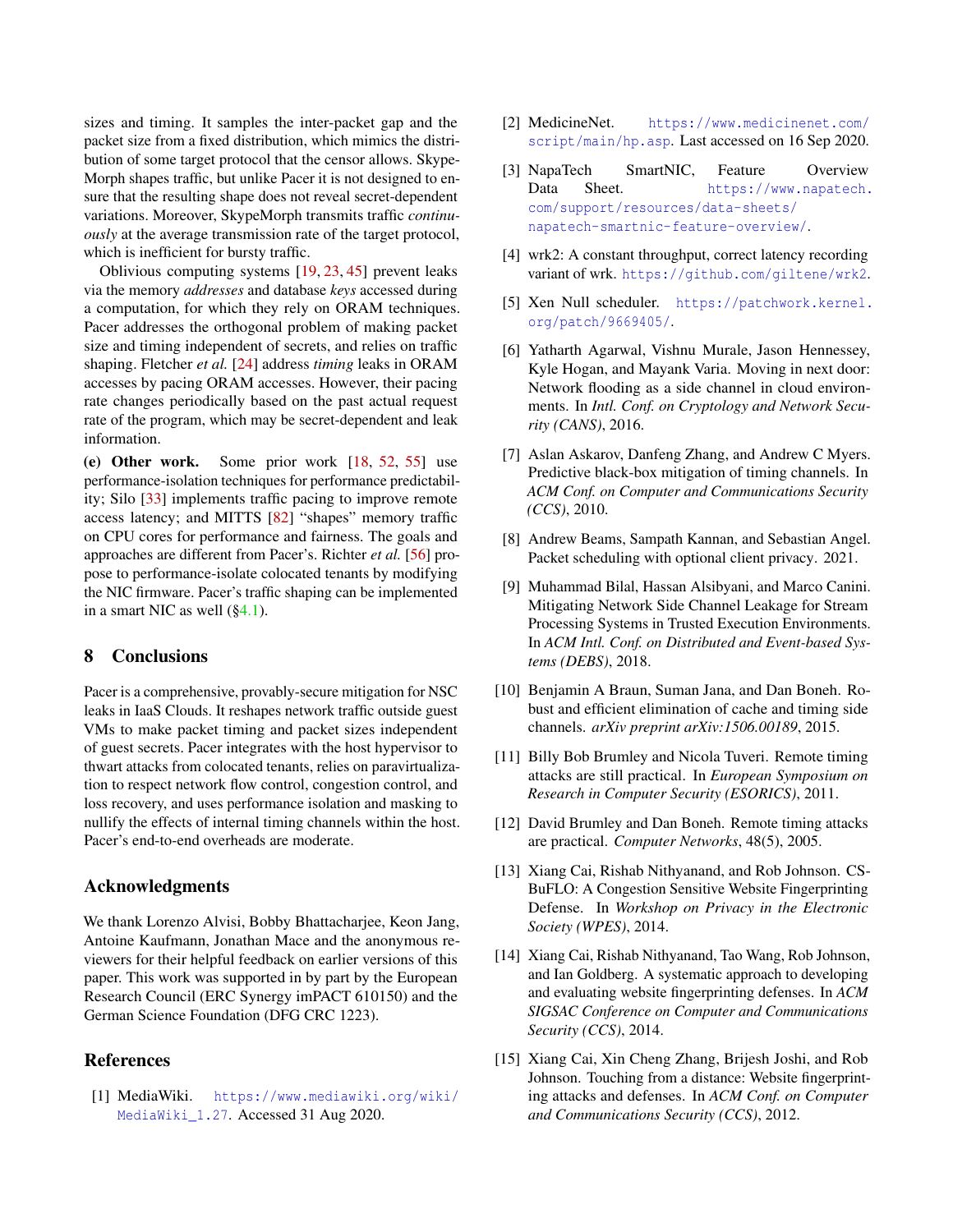- <span id="page-15-7"></span>[16] Shuo Chen, Rui Wang, XiaoFeng Wang, and Kehuan Zhang. Side-Channel Leaks in Web Applications: A Reality Today, a Challenge Tomorrow. In *IEEE Symposium on Security and Privacy (SP)*, 2010.
- <span id="page-15-2"></span>[17] Heyning Cheng and Ron Avnur. Traffic Analysis of SSL Encrypted Web Browsing, 1998.
- <span id="page-15-20"></span>[18] Ron Chi-Lung Chiang, Sundaresan Rajasekaran, Nan Zhang, and H. Howie Huang. Swiper: Exploiting virtual machine vulnerability in third-party clouds with competition for I/O resources. *IEEE Trans. on Parallel and Distributed Systems (TPDS)*, 26(6), 2015.
- <span id="page-15-17"></span>[19] Natacha Crooks, Matthew Burke, Ethan Cecchetti, Sitar Harel, Rachit Agarwal, and Lorenzo Alvisi. Obladi: Oblivious serializable transactions in the cloud. In *USENIX Symposium on Operating Systems Design and Implementation (OSDI)*, 2018.
- <span id="page-15-10"></span>[20] Wladimir De la Cadena, Asya Mitseva, Jens Hiller, Jan Pennekamp, Sebastian Reuter, Julian Filter, Thomas Engel, Klaus Wehrle, and Andriy Panchenko. TrafficSliver: Fighting Website Fingerprinting Attacks with Traffic Splitting. In *ACM Conf. on Computer and Communications Security (CCS)*, 2020.
- <span id="page-15-3"></span>[21] Kevin P Dyer, Scott E Coull, Thomas Ristenpart, and Thomas Shrimpton. Peek-a-boo, I still see you: Why efficient traffic analysis countermeasures fail. In *IEEE Symposium on Security and Privacy (SP)*, 2012.
- <span id="page-15-12"></span>[22] Kevin P Dyer, Scott E Coull, Thomas Ristenpart, and Thomas Shrimpton. Protocol misidentification made easy with format-transforming encryption. In *ACM Conf. on Computer and Communications Security (CCS)*, 2013.
- <span id="page-15-18"></span>[23] Saba Eskandarian and Matei Zaharia. An oblivious general-purpose SQL database for the cloud. *CoRR*, abs/1710.00458, 2017.
- <span id="page-15-19"></span>[24] Christopher W Fletchery, Ling Ren, Xiangyao Yu, Marten Van Dijk, Omer Khan, and Srinivas Devadas. Suppressing the oblivious ram timing channel while making information leakage and program efficiency trade-offs. In *IEEE International Symposium on High Performance Computer Architecture (HPCA)*, 2014.
- <span id="page-15-0"></span>[25] Oian Ge, Yuval Yarom, David Cock, and Gernot Heiser. A survey of microarchitectural timing attacks and countermeasures on contemporary hardware. *Journal of Cryptographic Engineering*, 2016.
- <span id="page-15-4"></span>[26] Xun Gong, Nikita Borisov, Negar Kiyavash, and Nabil Schear. Website Detection Using Remote Traffic Analysis. In *Privacy Enhancing Technologies Symposium (PETS)*, 2012.
- <span id="page-15-15"></span>[27] Xun Gong and Negar Kiyavash. Quantifying the Information Leakage in Timing Side Channels in Deterministic Work-conserving Schedulers. *IEEE/ACM Trans. on Networking (TON)*, 24(3), 2016.
- <span id="page-15-5"></span>[28] Jamie Hayes and George Danezis. k-fingerprinting: A robust scalable website fingerprinting technique. In *USENIX Security Symposium*, 2016.
- <span id="page-15-6"></span>[29] Andrew Hintz. Fingerprinting websites using traffic analysis. In *Conf. on Privacy Enhancing Technologies (PETS)*, 2002.
- <span id="page-15-8"></span>[30] Mehmet Sinan Inci, Berk Gülmezoglu, Gorka Irazoqui Apecechea, Thomas Eisenbarth, and Berk Sunar. Seriously, get off my cloud! Cross-VM RSA Key Recovery in a Public Cloud. *IACR Cryptology ePrint Archive*, 2015(1-15), 2015.
- <span id="page-15-9"></span>[31] Mehmet Sinan İnci, Gorka Irazoqui, Thomas Eisenbarth, and Berk Sunar. Efficient, adversarial neighbor discovery using logical channels on Microsoft Azure. In *Annual Conf. on Computer Security Applications (ACSAC)*, 2016.
- <span id="page-15-1"></span>[32] Gorka Irazoqui, Thomas Eisenbarth, and Berk Sunar. S\$A: A Shared Cache Attack That Works across Cores and Defies VM Sandboxing–and Its Application to AES. In *IEEE Symposium on Security and Privacy (SP)*, 2015.
- <span id="page-15-21"></span>[33] Keon Jang, Justine Sherry, Hitesh Ballani, and Toby Moncaster. Silo: Predictable message latency in the cloud. In *ACM Conf. on Special Interest Group on Data Communication (SIGCOMM)*, 2015.
- <span id="page-15-14"></span>[34] Sachin Kadloor, Negar Kiyavash, and Parv Venkitasubramaniam. Mitigating timing side channel in shared schedulers. *IEEE/ACM Trans. on Networking (TON)*, 24(3), 2016.
- <span id="page-15-22"></span>[35] Diederik P Kingma and Jimmy Ba. Adam: A Method for Stochastic Optimization. [http://arxiv.org/abs/](http://arxiv.org/abs/1412.6980) [1412.6980](http://arxiv.org/abs/1412.6980), 2014.
- <span id="page-15-11"></span>[36] Paul Kocher. Timing attacks on implementations of Diffie-Hellman, RSA, DSS, and other systems. In *Advances in Cryptology – CRYPTO*, 1996.
- <span id="page-15-13"></span>[37] Adam Langley, Alistair Riddoch, Alyssa Wilk, Antonio Vicente, Charles Krasic, Dan Zhang, Fan Yang, Fedor Kouranov, Ian Swett, Janardhan Iyengar, et al. The QUIC Transport Protocol: Design and Internet-Scale Deployment. In *ACM Conf. on Special Interest Group on Data Communication (SIGCOMM)*, 2017.
- <span id="page-15-16"></span>[38] David Lazar, Yossi Gilad, and Nickolai Zeldovich. Karaoke: Distributed private messaging immune to passive traffic analysis. In *USENIX Symposium on Operating Systems Design and Implementation (OSDI)*, 2018.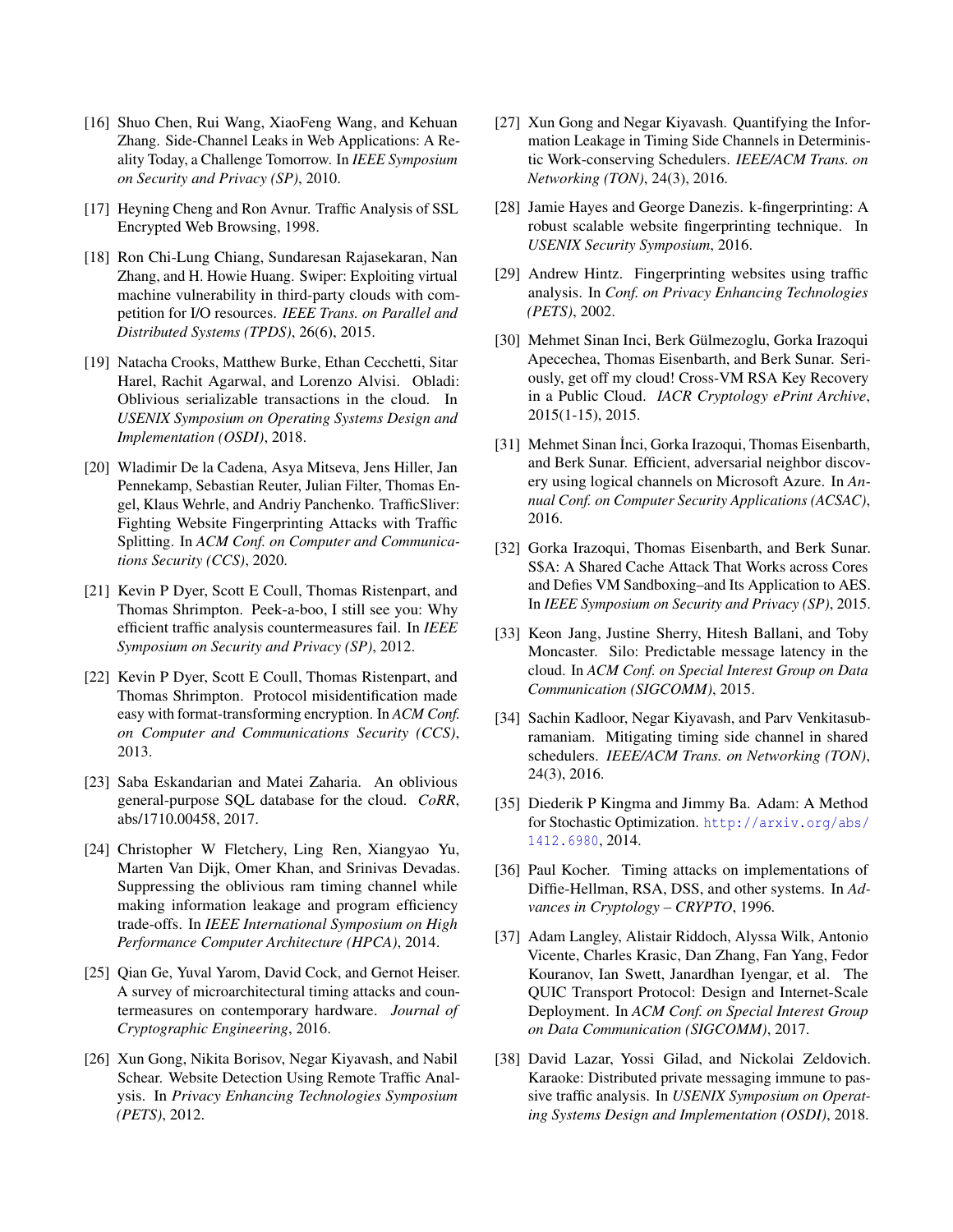- <span id="page-16-15"></span>[39] David Lazar, Yossi Gilad, and Nickolai Zeldovich. Yodel: strong metadata security for voice calls. In *ACM Symposium on Operating Systems Principles (SOSP)*, 2019.
- <span id="page-16-14"></span>[40] Stevens Le Blond, David Choffnes, William Caldwell, Peter Druschel, and Nicholas Merritt. Herd: A scalable, traffic analysis resistant anonymity network for VoIP systems. In *ACM Conf. on Special Interest Group on Data Communication (SIGCOMM)*, 2015.
- <span id="page-16-11"></span>[41] Peng Li, Debin Gao, and Michael K Reiter. Stopwatch: a cloud architecture for timing channel mitigation. *ACM Trans. on Information and System Security (TISSEC)*, 17(2), 2014.
- <span id="page-16-3"></span>[42] Shuai Li, Huajun Guo, and Nicholas Hopper. Measuring information leakage in website fingerprinting attacks and defenses. In *ACM Conf. on Computer and Communications Security (CCS)*, 2018.
- <span id="page-16-0"></span>[43] Fangfei Liu, Yuval Yarom, Qian Ge, Gernot Heiser, and Ruby B Lee. Last-level cache side-channel attacks are practical. In *IEEE Symposium on Security and Privacy (SP)*, 2015.
- <span id="page-16-9"></span>[44] Weijie Liu, Debin Gao, and Michael K Reiter. Ondemand time blurring to support side-channel defense. In *European Symposium on Research in Computer Security (ESORICS)*, 2017.
- <span id="page-16-17"></span>[45] Jacob R Lorch, Bryan Parno, James Mickens, Mariana Raykova, and Joshua Schiffman. Shroud: Ensuring private access to large-scale data in the data center. In *USENIX Conference on File and Storage Technologies (FAST)*, 2013.
- <span id="page-16-7"></span>[46] David Lu, Sanjit Bhat, Albert Kwon, and Srinivas Devadas. DynaFlow: An Efficient Website Fingerprinting Defense Based on Dynamically-Adjusting Flows. In *Workshop on Privacy in the Electronic Society (WPES)*, 2018.
- <span id="page-16-6"></span>[47] Xiapu Luo, Peng Zhou, Edmond WW Chan, Wenke Lee, Rocky KC Chang, and Roberto Perdisci. HTTPOS: Sealing Information Leaks with Browser-side Obfuscation of Encrypted Flows. In *Network and Distributed System Security Symposium (NDSS)*, volume 11, 2011.
- <span id="page-16-10"></span>[48] Robert Martin, John Demme, and Simha Sethumadhavan. TimeWarp: Rethinking Timekeeping and Performance Monitoring Mechanisms to Mitigate Sidechannel Attacks. In *Intl. Symposium on Computer Architecture (ISCA)*, 2012.
- <span id="page-16-8"></span>[49] Aastha Mehta, Mohamed Alzayat, Roberta De Viti, Björn B Brandenburg, Peter Druschel, and Deepak Garg. Pacer: Comprehensive Network Side-Channel Mitigation in the Cloud. *CoRR*, abs/1908.11568, 2022.
- <span id="page-16-16"></span>[50] Hooman Mohajeri Moghaddam, Baiyu Li, Mohammad Derakhshani, and Ian Goldberg. Skypemorph: Protocol obfuscation for tor bridges. In *ACM Conf. on Computer and Communications Security (CCS)*, 2012.
- <span id="page-16-13"></span>[51] Rishab Nithyanand, Xiang Cai, and Rob Johnson. Glove: A bespoke website fingerprinting defense. In *Workshop on Privacy in the Electronic Society (WPES)*, 2014.
- <span id="page-16-18"></span>[52] Diego Ongaro, Alan L Cox, and Scott Rixner. Scheduling I/O in virtual machine monitors. In *ACM SIG-PLAN/SIGOPS Intl. Conf. on Virtual Execution Environments (VEE)*, 2008.
- <span id="page-16-21"></span>[53] Andriy Panchenko, Lukas Niessen, Andreas Zinnen, and Thomas Engel. Website fingerprinting in onion routing based anonymization networks. In *ACM Workshop on Privacy in the Electronic Society (WPES)*, 2011.
- <span id="page-16-1"></span>[54] Peter Pessl, Daniel Gruss, Clementine Maurice, Michael Schwarz, and Stefan Mangard. DRAMA: Exploiting DRAM Addressing for Cross-CPU Attacks. In *USENIX Security Symposium*, 2016.
- <span id="page-16-19"></span>[55] Xing Pu, Ling Liu, Yiduo Mei, Sankaran Sivathanu, Younggyun Koh, Calton Pu, and Yuanda Cao. Who Is Your Neighbor: Net I/O Performance Interference in Virtualized Clouds. *IEEE Trans. on Services Computing*, 6(3), 2013.
- <span id="page-16-20"></span>[56] Andre Richter, Christian Herber, Stefan Wallentowitz, Thomas Wild, and Andreas Herkersdorf. A Hardware/Software Approach for Mitigating Performance Interference Effects in Virtualized Environments Using SR-IOV. In *IEEE Intl. Conf. on Cloud Computing (CLOUD)*, 2015.
- <span id="page-16-5"></span>[57] Thomas Ristenpart, Eran Tromer, Hovav Shacham, and Stefan Savage. Hey, You, Get off of My Cloud: Exploring Information Leakage in Third-party Compute Clouds. In *ACM Conf. on Computer and Communications Security (CCS)*, 2009.
- <span id="page-16-12"></span>[58] T Scott Saponas, Jonathan Lester, Carl Hartung, Sameer Agarwal, Tadayoshi Kohno, et al. Devices That Tell on You: Privacy Trends in Consumer Ubiquitous Computing. In *USENIX Security Symposium*, 2007.
- <span id="page-16-4"></span>[59] Roei Schuster, Vitaly Shmatikov, and Eran Tromer. Beauty and the Burst: Remote Identification of Encrypted Video Streams. In *USENIX Security Symposium*, 2017.
- <span id="page-16-2"></span>[60] Michael Schwarz, Martin Schwarzl, Moritz Lipp, and Daniel Gruss. NetSpectre: Read Arbitrary Memory over Network. *CoRR*, abs/1807.10535, 2018.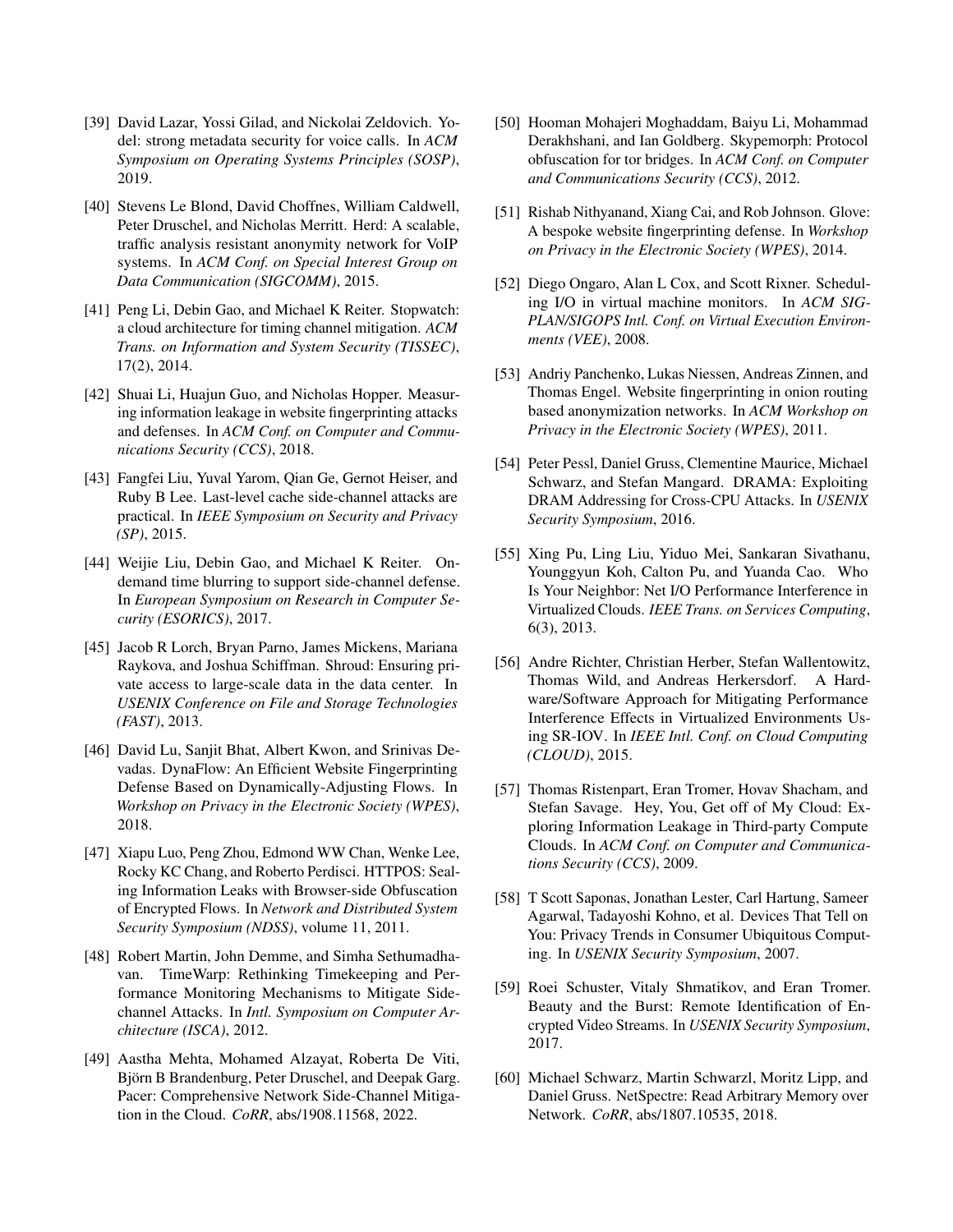- <span id="page-17-7"></span>[61] Shawn Shan, Arjun Nitin Bhagoji, Haitao Zheng, and Ben Y Zhao. A Real-time Defense against Website Fingerprinting Attacks. *arXiv preprint arXiv:2102.04291*, 2021.
- <span id="page-17-15"></span>[62] Geoffrey Smith. Principles of Secure Information Flow Analysis. In Mihai Christodorescu, Somesh Jha, Douglas Maughan, Dawn Song, and Cliff Wang, editors, *Malware Detection*, volume 27 of *Advances in Information Security*, pages 291–307. Springer, 2007.
- <span id="page-17-5"></span>[63] Dawn Xiaodong Song, David Wagner, and Xuqing Tian. Timing Analysis of Keystrokes and Timing Attacks on SSH. In *USENIX Security Symposium*, 2001.
- <span id="page-17-2"></span>[64] Qixiang Sun, Daniel R. Simon, Yi-Min Wang, Wilf Russell, Venkata N. Padmanabhan, and Lili Qiu. Statistical Identification of Encrypted Web Browsing Traffic. In *IEEE Symposium on Security and Privacy (SP)*, 2002.
- <span id="page-17-14"></span>[65] Paul Syverson, Roger Dingledine, and Nick Mathewson. Tor: The Second-Generation Onion Router. In *Usenix Security*, 2004.
- <span id="page-17-18"></span>[66] Jelle Van Den Hooff, David Lazar, Matei Zaharia, and Nickolai Zeldovich. Vuvuzela: Scalable private messaging resistant to traffic analysis. In *Symposium on Operating Systems Principles (SOSP)*, 2015.
- <span id="page-17-12"></span>[67] Venkatanathan Varadarajan, Thomas Ristenpart, and Michael M Swift. Scheduler-based Defenses against Cross-VM Side-channels. In *USENIX Security Symposium*, 2014.
- <span id="page-17-16"></span>[68] Bhanu C Vattikonda, Sambit Das, and Hovav Shacham. Eliminating fine grained timers in Xen. In *ACM workshop on Cloud Computing Security Workshop*, 2011.
- <span id="page-17-10"></span>[69] Bhanu Chandra Vattikonda, George Porter, Amin Vahdat, and Alex C Snoeren. Practical TDMA for Datacenter Ethernet. In *ACM European Conference on Computer Systems (EuroSys)*, 2012.
- <span id="page-17-21"></span>[70] Pepe Vila and Boris Köpf. Loophole: Timing attacks on shared event loops in Chrome. In *USENIX Security Symposium*, 2017.
- <span id="page-17-3"></span>[71] Tao Wang, Xiang Cai, Rishab Nithyanand, Rob Johnson, and Ian Goldberg. Effective attacks and provable defenses for website fingerprinting. In *USENIX Security Symposium*, 2014.
- <span id="page-17-11"></span>[72] Tao Wang and Ian Goldberg. Walkie-Talkie: An Efficient Defense Against Passive Website Fingerprinting Attacks. In *USENIX Security Symposium*, 2017.
- <span id="page-17-19"></span>[73] Philipp Winter, Tobias Pulls, and Juergen Fuss. ScrambleSuit: A Polymorphic Network Protocol to Circumvent Censorship. In *ACM Workshop on Privacy in the Electronic Society (WPES)*, 2013.
- <span id="page-17-4"></span>[74] Charles V Wright, Lucas Ballard, Scott E Coull, Fabian Monrose, and Gerald M Masson. Spot me if you can: Uncovering spoken phrases in encrypted VoIP conversations. In *IEEE Symposium on Security and Privacy (SP)*, 2008.
- <span id="page-17-8"></span>[75] Charles V. Wright, Scott E. Coull, and Fabian Monrose. Traffic morphing: An efficient defense against statistical traffic analysis. In *Network and Distributed System Security Symposium (NDSS)*, 2009.
- <span id="page-17-13"></span>[76] Charles V Wright, Fabian Monrose, and Gerald M Masson. On Inferring Application Protocol Behaviors in Encrypted Network Traffic. *Journal of Machine Learning Research (JMLR)*, 7, Dec 2006.
- <span id="page-17-9"></span>[77] Weiyi Wu and Bryan Ford. Deterministically deterring timing attacks in Deterland. *arXiv preprint arXiv:1504.07070*, 2015.
- <span id="page-17-0"></span>[78] Yuanzhong Xu, Weidong Cui, and Marcus Peinado. Controlled-Channel Attacks: Deterministic Side Channels for Untrusted Operating Systems. In *IEEE Symposium on Security and Privacy (SP)*, 2015.
- [79] Yuval Yarom and Katrina Falkner. FLUSH+RELOAD: A High Resolution, Low Noise, L3 Cache Side-Channel Attack. In *USENIX Security Symposium*, 2014.
- <span id="page-17-1"></span>[80] Yuval Yarom, Daniel Genkin, and Nadia Heninger. CacheBleed: a timing attack on OpenSSL constanttime RSA. *Journal of Cryptographic Engineering*, 7(2), 2017.
- <span id="page-17-17"></span>[81] Danfeng Zhang, Aslan Askarov, and Andrew C Myers. Predictive Mitigation of Timing Channels in Interactive Systems. In *ACM Conf. on Computer and Communications Security (CCS)*, 2011.
- <span id="page-17-20"></span>[82] Yanqi Zhou and David Wentzlaff. MITTS: Memory inter-arrival time traffic shaping. *ACM SIGARCH Computer Architecture News*, 44(3), 2016.

## <span id="page-17-6"></span>A Network Side-Channel Attack

Here, we briefly describe a proof-of-concept NSC attack. To carry out such an attack, an adversary must be able to observe a victim's network traffic. An adversary with access to network elements like links, switches, or routers can observe the traffic *directly*. An adversary without direct access can still observe victim traffic *indirectly* if they can control attack traffic that shares bandwidth with the victim's traffic.

Indirect observation is impossible if *each network flow has exclusively reserved bandwidth*, as in time-division multiple access (TDMA), which ensures non-interference among flows. However, this approach prevents statistical multiplexing and is very inefficient for bursty traffic. On the other hand, when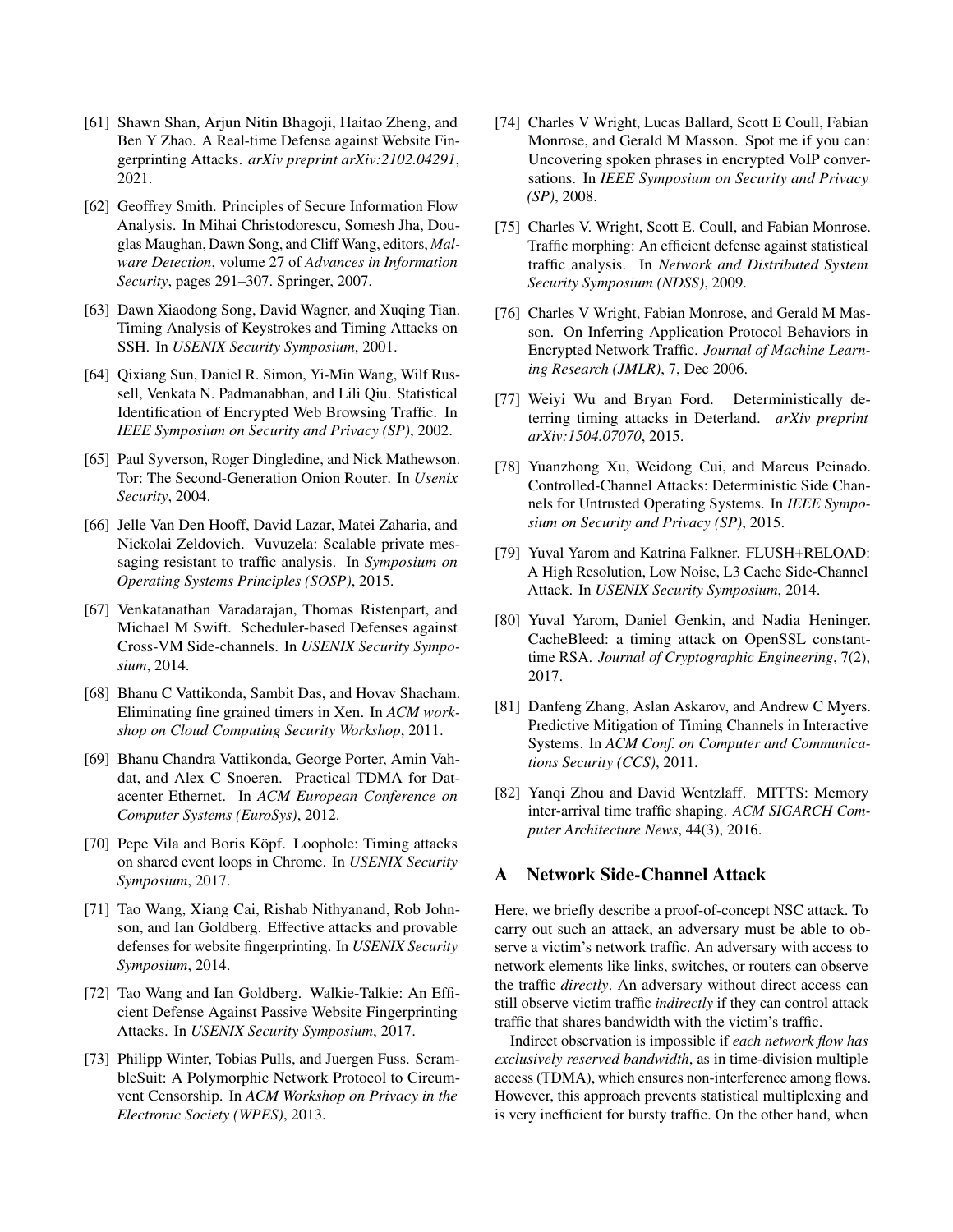bandwidth is shared, then regardless of the queuing discipline, available bandwidth and queuing delays observed by one flow are influenced by concurrent flows. We demonstrate a simple attack where an adversary exploits the signals in the queueing delays for its own traffic to infer the victim's traffic shape.

Experimental setup. We set up two VMs, a victim and an attack VM, on two separate sockets of a Dell PowerEdge R730 server machine  $(S_1)$ . The VMs use Xen's virtualized network stack; thus all traffic is routed through the netback driver and the TCP stack in dom0 of the hypervisor. We configure *S*1's shared NIC with a bandwidth of 1Gbps, and the hierarchical token bucket (HTB) queueing discipline. We further create two separate HTB traffic classes for (i) the attack traffic, and (ii) the victim traffic and rest of the traffic through the host. We configure the attack traffic to have a lower priority than all other traffic. This is a reasonable assumption as an attacker can always lower the priority for its traffic.

The victim hosts a custom video streaming service on top of Apache, which serves video segment files in response to client requests. A custom video client runs on a second server  $(S_2)$ and requests the video segments sequentially over HTTPS. The attack VM runs a UDP client that sends short payloads (56 bytes) to a UDP server on a third machine  $(S_3)$ , which logs the packet arrival timestamps and echoes the packets back to the attack client. *S*<sup>2</sup> and *S*<sup>3</sup> have 10Gbps NICs and all machines are connected with a 10Gbps switch; thus the bottleneck link is the shared NIC at *S*1. The attack client maintains a send window of 4500 packets (computed based on the bandwidth-delay product for the NIC), which ensures that some attack packets are always queued at the bottleneck link without overflowing the queue.

We streamed 10 videos at 720p resolution from a YouTube dataset (a detailed description of the dataset is given in [§6.2\)](#page-10-2) for up to 30 segments. Segments take less than 0.02s to download, and segments within a video are requested at an interval of 5s. We streamed each video 150 times. During each video stream, we log the series of arrival timestamps of the adversarial client's packets at the adversarial server. We label each time series of the adversary's packet arrival timestamps with the id of the video streamed by the victim. Thus, we have 1500 time series of adversary's packet arrival timestamps with 10 distinct labels.

Analysis. We aggregated each time series into windows of 50ms, and generated a time series of the adversary's transmitted packet count in each window. The packet count is the number of packet arrival timestamps recorded in each time window. Finally, we normalized each packet count time series using min-max normalization.

Next, we implemented a CNN classifier to train on the time series of normalized packet counts. Figure [8](#page-18-1) shows the architecture of our classifier, which consists of three convolution layers, a max pooling layer, and two dense layers. We use a dropout of 0.2 between each pair of hidden layers of the classifier as shown in the figure. We train the classifier with an

<span id="page-18-1"></span>

Figure 8: CNN architecture. *k*: the number of features used. *n*: the number of elements of one time series, which is the total time of the time series divided by the window size (50ms).

Adam optimizer [\[35\]](#page-15-22), categorical cross-entropy error function, and with input batches of 64 samples. Our CNN classifier is similar to the one built by Schuster *et al.* [\[59,](#page-16-4) section 7.2], with the difference that we used a dropout of 0.2 between the model's hidden layers and 64 epochs for training.

We implemented the classifier using the Tensorflow 2 API with the Keras frontend. We used 70% of the time series data for each label (video) for training and the remaining for evaluating the classifier. The classifier achieves an overall precision and recall of 81.8% each, and an accuracy of 96.4%.

Additional attack setups. We performed a similar, but simpler attack on two additional setups: (i) with the host,  $S_1$ 's NIC configured in SR-IOV, exposing vNICs to the victim and attacker VMs, and (ii) in a commercial IaaS Cloud provider platform. In both cases, we were able to show that victim transfers of large files generate a large signal on an attacker's cross-traffic that is visible in a timeseries plot even to the naked eye. These attacks are not surprising, since any queueing policy that allows a tenant to use network bandwidth not currently used by other tenants that share a link permits NSCs.

Our experiment confirms prior work [\[6,](#page-14-3) [11,](#page-14-1) [12,](#page-14-2) [29,](#page-15-6) [53,](#page-16-21) [59,](#page-16-4) [63,](#page-17-5) [70,](#page-17-21) [74\]](#page-17-4) and shows that a network side-channel attack can identify videos in a collection with good accuracy. While an attack in a production environment faces additional challenges like achieving colocation with the victim, prior work has shown that it is possible to attain colocation [\[30,](#page-15-8) [31,](#page-15-9) [57\]](#page-16-5). Hence, cloud tenants that require strong confidentiality have to consider NSCs a realistic threat.

#### <span id="page-18-0"></span>B Security of masking mechanisms

Recall from [§4.1](#page-5-1) that Pacer relies on four parameters whose values are empirically determined: the epoch length, the packet transmission batch size, HyPace's interrupt handler masking delay (δ*xmit*), and GPace's inbound packet- and timerprocessing masking delay (δ*delay*). Of these, only the last two parameters are security-relevant. In this section, we discuss experiments to demonstrate that (i) masking is necessary (without it, the actual runtime of the handler tasks are observable, which could be correlated with guest secrets), and (ii) our empirically computed thresholds are effective at masking these timing leaks. We do this by analyzing Pacer's handlers